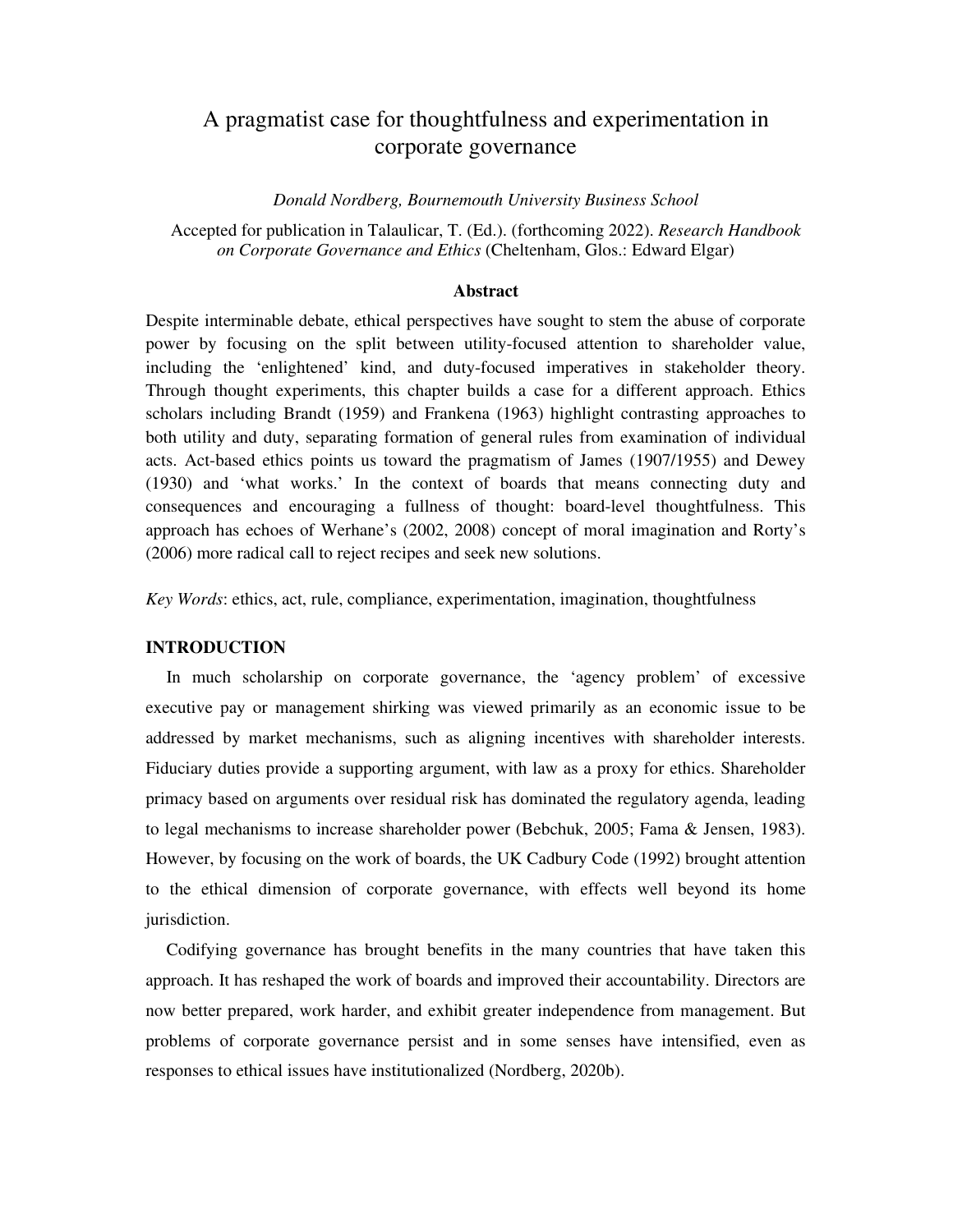The work of boards is conducted in groups whose dynamics involve the separate and sometimes contradictory ethical understandings of the individual directors. Each director might not be able to articulate an ethical stance philosophically. Nor should we outsiders – observers, researchers, regulators, legislators, or members of public – expect that. After all philosophers have been unable to resolve the questions of ethics in hundreds of years – perhaps millennia – of debate.

We can, however, present of picture of the complications in the task, which will point to ways of understanding the issues and researching the practice of board decision-making. This chapter also raises warning flags about attempts to regulate or codify these practices in absence of clear evidence. Philosophical pragmatism, which places normative weight on experience and encourages experimentation, points to a blended understanding of how ethics can affect the workings of boards, and how board practices can affect the understanding of what constitutes an ethical decision.

Let's start with a short course on ethics, sketching the age-old disjunction between two ethical systems based respectively on notions of duty and consequences, reflecting those against the questions of shareholder value and stakeholder rights. Next, and to ground the rest of the discussion, we will look at three hypothetical decisions, two in public companies and one in a privately owned business. Following that, we return to ethical theory, paying attention to two aspects of it somewhat overlooked in management studies and corporate governance: recent theorizing from experimental evidence to notions of moral psychology and the somewhat overlooked distinction between act- and rule-based approaches. After a brief introduction to pragmatism, we return to the three cases to answer the question they pose in common: How should the board decide? The chapter concludes with a discussion of opportunities for research into practice, warnings about the pitfalls of governing the work of boards, and a plea for thoughtfulness and greater tolerance of attempts to navigate past the mines that litter this field.

### **CORPORATE GOVERNANCE AND ETHICS (NUTSHELL VERSION)**

The battlefield of ethics in management – and by extension in corporate governance – often seems to be occupied by a noisy conflict over the purpose of companies and the normative implications of each side. Should companies strive to achieve shareholder value? Or should they serve a wider range of stakeholders: suppliers, customers, employees, the community, the environment? Advocates of shareholder value sometimes argue that this economic principle is prescribed in law. Others dispute such legal obligation and arguing the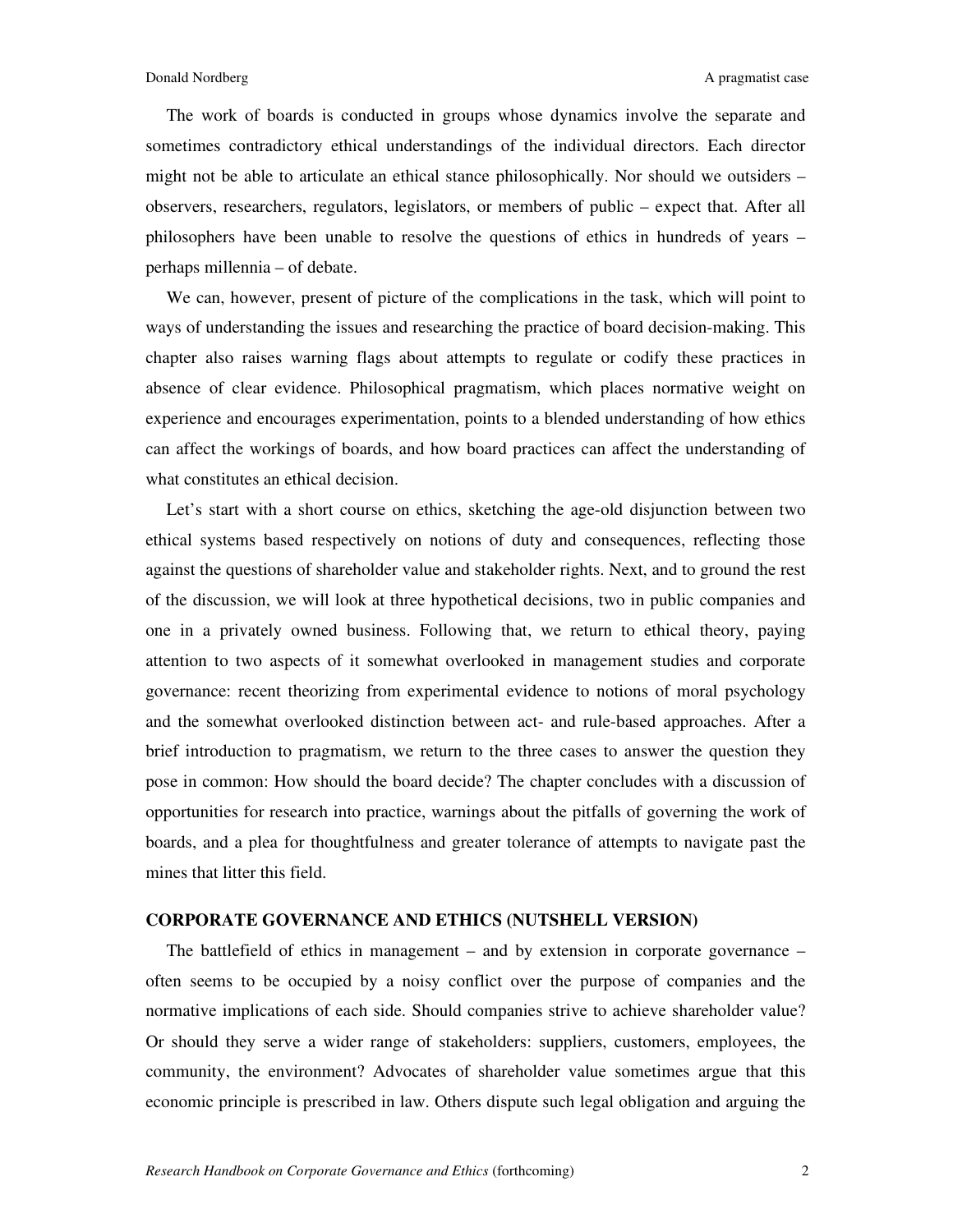case for a moral obligation to others (Hansmann & Kraakman, 2001; Mukwiri, 2013; Stout, 2011). An attempt to bridge that gap has come in the discussion of what is often called 'shared value' or 'enlightened shareholder value,' which seeks to theorize, and show empirically, that paying attention to all stakeholders pays off for shareholders in the long run (Keay, 2013; Porter & Kramer, 2011).

Serving shareholders is often seen as requiring decisions based on a calculation of utility, the net present value of future cashflows, for example. Serving others is often depicted as the duty companies owe to those affected. Couched in this way, the ethics of corporate governance and boards is the much rehearsed debate between utilitarian ethics (the greatest good for the greatest number – of shareholders) versus the duty owed to all those affected by a company's operations (Nordberg, 2008a).

Utilitarianism, perhaps the dominant strain of consequentialist ethics, holds that we should act in ways the increase general welfare (happiness, in Jeremy Bentham's 18th century account, 1789/1904). Assessing welfare, happiness, or even the more economics-oriented utility is not straightforward, however. The philosopher Bernard Williams wrote that discussion of consequentialist ethics had generally collapsed into an economic calculation of utility, and that there are 'notorious problems in comparing utilities' (Smart & Williams, 1973, p. 80). Nor is it obvious whether individuals' self-interest or a collective interest should govern such decisions. John Stuart Mill (1863/1991) qualified Bentham's ethical-egoist approach on these points. In doing so, did he undermine the theory fatally?

The duty to treat other stakeholders fairly calls to mind a very different ethical stance, that of Immanuel Kant (1785/1964) and his formulations of the categorical imperative to act always in a way that you would wish to be a universal law, and never to use other human beings<sup>1</sup> solely as means to an end. This stance underpins the political theory of justice and fairness influentially articulated by John Rawls (1999), which envisages a social contract constructed behind a 'veil of ignorance.' In this position, no member of society knows what social rank or personal endowments they themselves hold. Behind that veil, rational people might well accept unequal conditions, but they would also choose not to do anything that would disadvantage the weakest. Rawls's stance has influenced much political thinking, including how such justice applies at firm level and stakeholder relations (Fia  $\&$  Sacconi, 2019).

Philosophers have long battled over which of these approaches – consequentialist or deontological (duty-based) – is what we mean when we speak of ethics or morality and thus what decisions we should make. Should we act to promote welfare by assessing the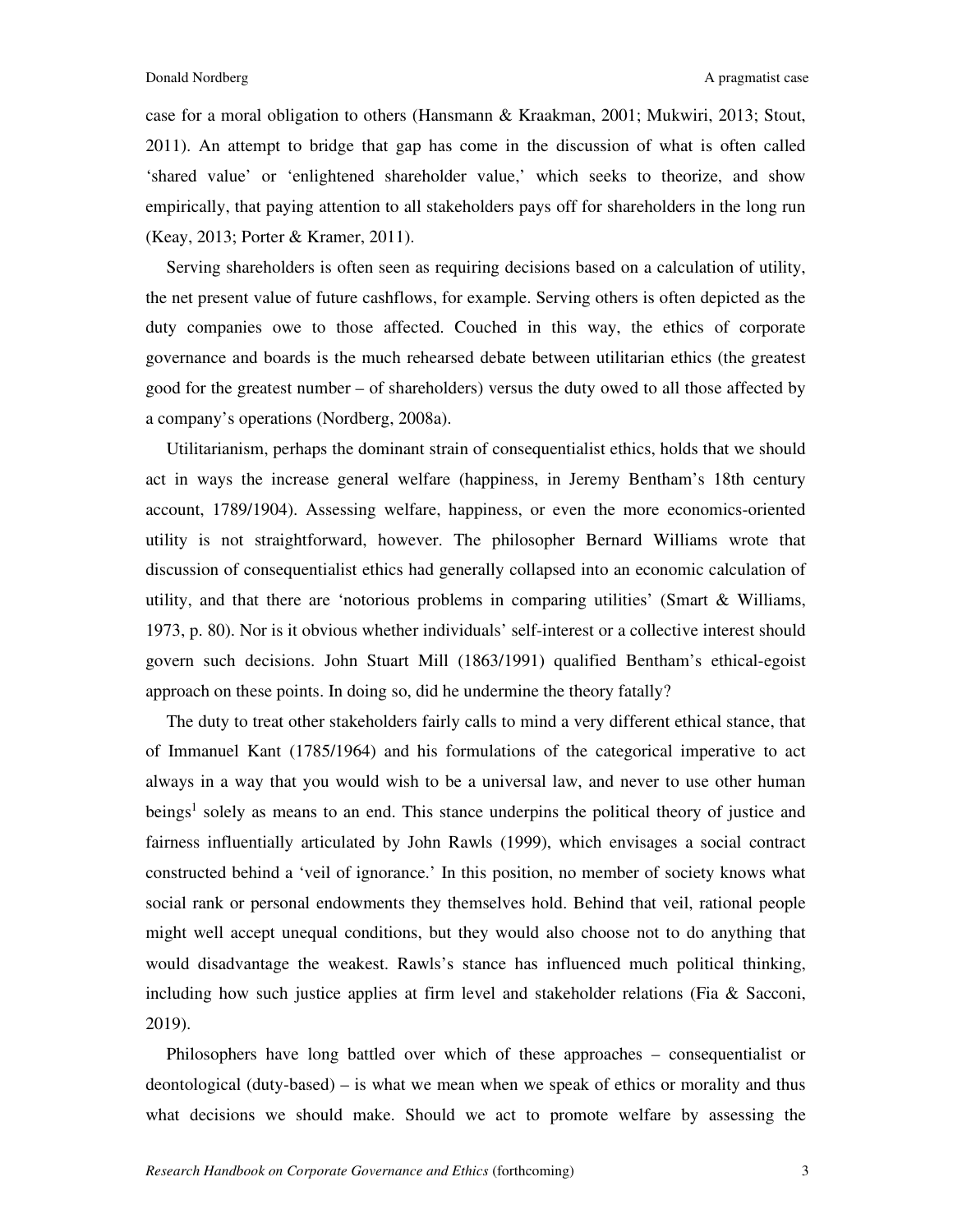consequences of our actions? Or should we decide according to some predetermined, *a priori* imperative, whether derived from some transcendental or religious instruction or, as Kant attempted, through an appeal to reason alone? While the debate has produced many illustrations about how the two cannot be harmonized, are there circumstances in which they might be aligned and bring the decision debate to a more rapid close? We also face another choice: Should we decide what is a right, good, or rational course of action based on a general rule, or should we examine each case on its merits?

Management thinkers have followed this line of reasoning, adding other context-specific dimensions. One is that of the management scholar John Hendry, who argues for a more nuanced stance. Corporations and boards face a 'bimoral' world, with social obligations set in contrast to market processes based on self-interest. Moreover, there are 'no clear rules determining which should be applied in any particular circumstances' (Hendry, 2004, p. 168). For Hendry, the morality of self-interest is not hedonism; it recognizes that firms and boards work within teams and networks. They are collaborative, requiring more subtle assessment of consequences alongside obligations to others.

Another incorporates the two facets of the work of boards of directors: the need to oversee management and prevent damage (control) and the need to support management's effort to create value, for shareholders and others (service). Law, regulation, and codes often focus on the former. However, the business ethicist Patricia Werhane (2002, 2008) has called for opening decision processes to 'moral imagination' the ability to discover and assess ways of working not bound by rules or mental models. Moral imagination 'helps one to disengage from a particular process, evaluate that and the mindsets which it incorporates, and think more creatively within the constraints of what is morally possible' (2002, p. 34).

Her work prompted the pragmatist philosopher Richard Rorty to urge a more radical approach. If we refrain from seeing Kant (duty) and Mill (utility) as opponents in ethical debate, we can see what they shared: Each extended moral insights from the past to contemporary issues – Kant coming to terms with Newtonian science, Mill seeing value in the emancipation of women (Rorty, 2006). Imagination recognizes value in experiments, in reasoning and action. If one idea does not work, experimentation is needed, not rules.

## **THREE CASES**

To examine these issues in the context of board decisions, let's keep in mind three practical examples, fictional cases that might be real. They will help us ground the abstract and often esoteric arguments about ethical theory in issues familiar to boards of directors.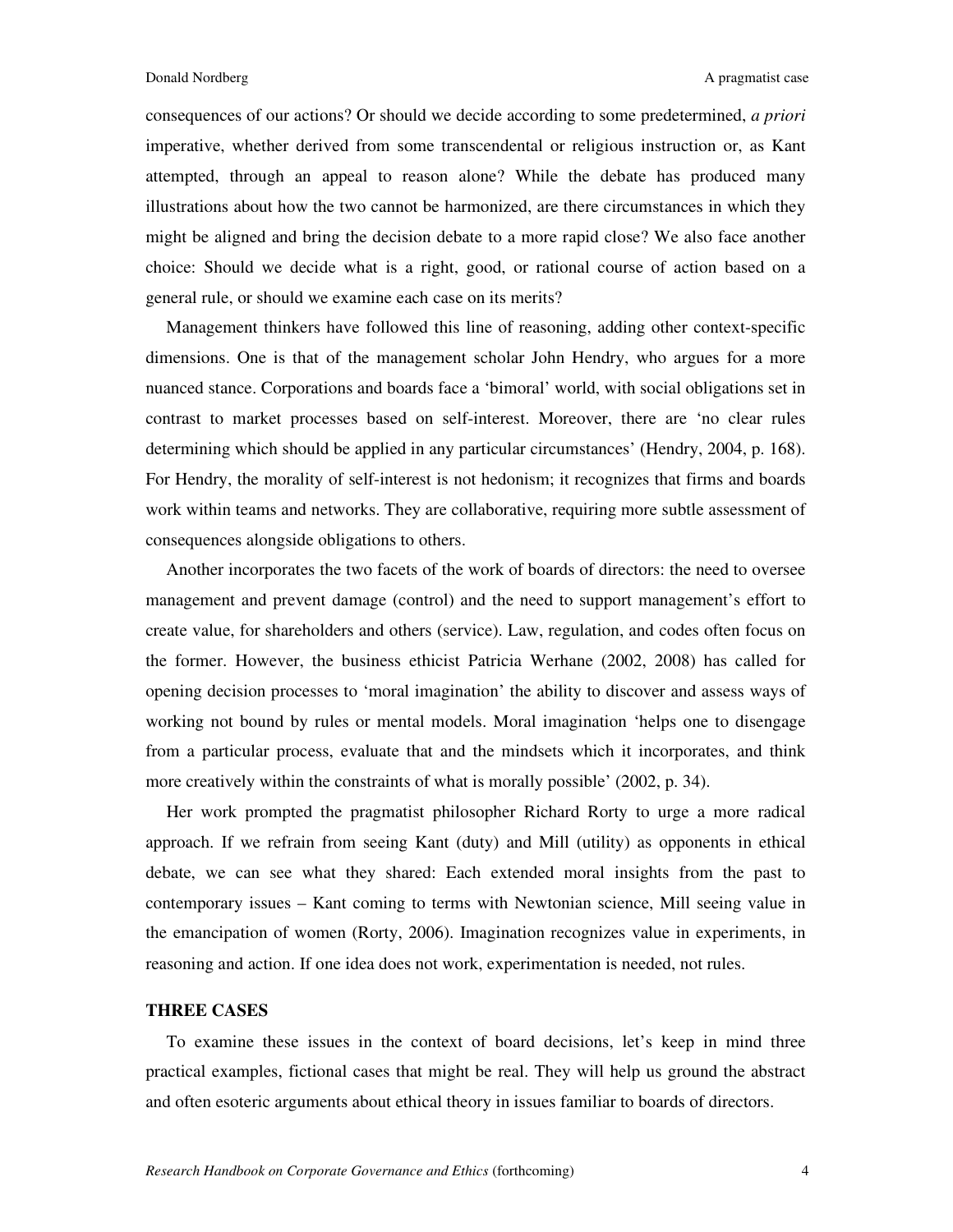### **Case 1: End Run**

American football involves a tactic called the end run. A player carrying the ball attempts to outflank the defense by throwing opposing players off balance by a feint, coordinated with several teammates, and running around the far end of the defensive line. This approach has become a metaphor for 'evasive or diversionary action' (see thefreedictionary.com).

Let's imagine a company where problems are developing in its aggressive strategy of expansion. It relies on first, second, and even third-order derivative contracts not as hedges, but instead to leverage its underlying physical commodity trading business. As losses mount, it sets up a bevy of offshore, off-balance-sheet companies to house the failing contracts. They are legally independent entities, not subsidiaries, located in jurisdictions with opaque corporate reporting. The company calls itself 'End Run' in honor of its gridiron-like business model.

The board, duly constituted under the laws of the land, follows industry regulations and listing rules of the stock exchange. According to accounting standards, these actions are fine, as the auditors attest. And yet the board knows that bad contracts are being parked externally to gloss over the shortcomings of End Run's business model and its management's failings. Fixing it in a public way will crash the company's share price. Quietly bringing those contracts back on the balance sheet would have the same effect over time and intensify criticism of the company's lack of transparency. Management presents a route that would allow it to work out some of the offshore losses. Those that cannot be resolved could simply disappear by letting those offshore vehicles fall into default. Both elements, though, are based on plausible but worrying assumptions. Those entities are external, after all, and thus in economic and accounting terms externalities, somebody else's problem. Their obligations need not be met, in law or regulation, by End Run itself, provided the board agrees. How should the board decide?

That the name 'End Run' chimes with Enron is coincidental. Enron's 2001 collapse precipitated global reform of corporate governance codes, regulations and laws, an overhaul of the audit profession, and thorough revision of accounting principles around the world. Many countries thus yielded sovereignty to an unelected panel of experts. (Healy & Palepu, 2003; Nordberg, 2008b.)

## **Case 2: Spleen FC**

Let's imagine a venerable European professional sports organization, Spleen Football Club, owned, personally, on a 50-50 basis, by two individuals. They are business partners in a string of sport-related investments around the world. Some are stunningly profitable; others –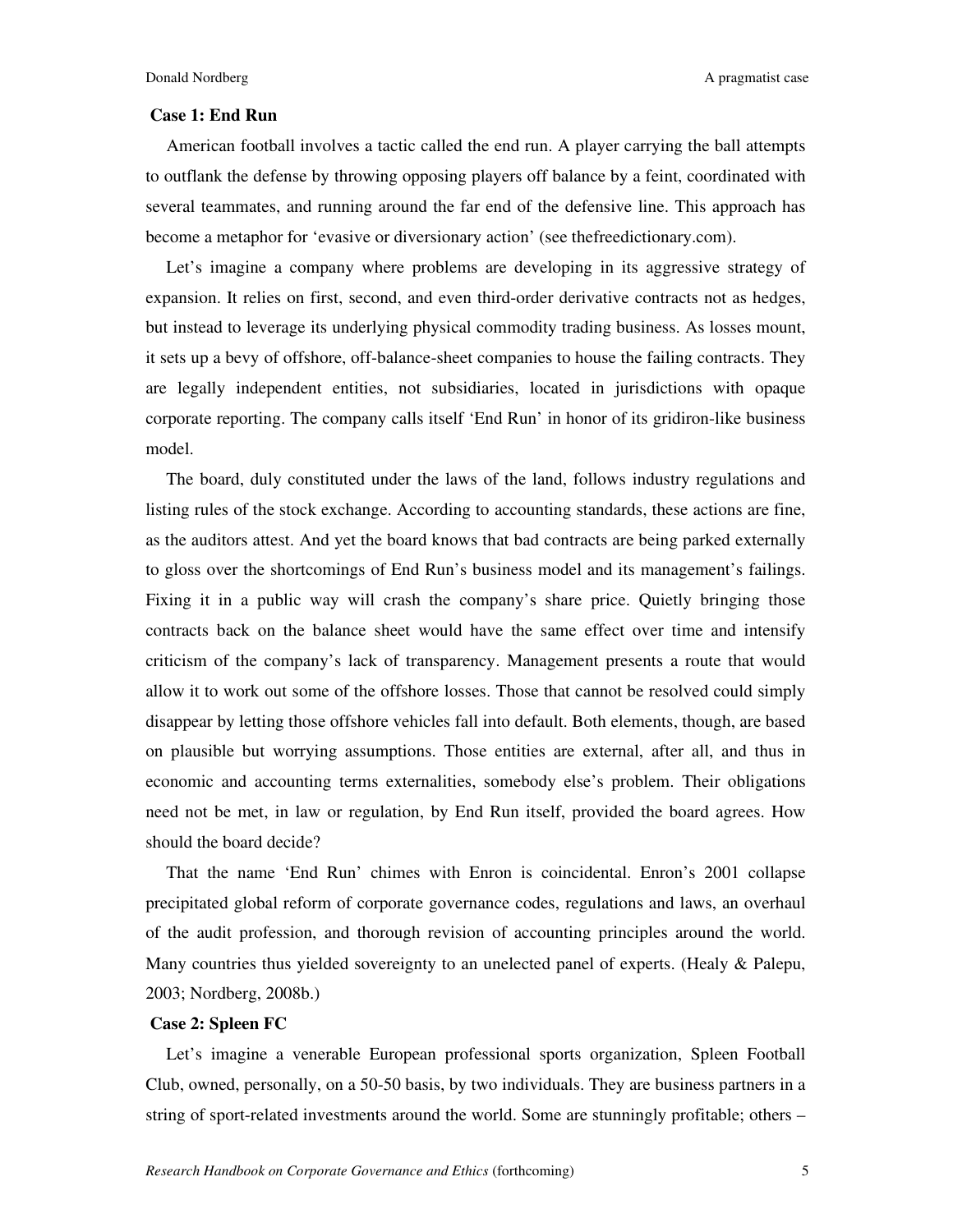like bets on a football match – are speculative, more likely to fail than win. That's part of the fun. As with all equity investments involving limited liability companies, it is a one-sided bet. Failure means losing the funds invested; success brings an unlimited upside. The effect can be multiplied by loading all portfolio companies with debt, further limiting the downside risk.

One day the pair fall out over personal disagreements unrelated to Spleen FC, which becomes a vehicle through which they can punish each other. They refuse to agree on investment in new players or on improvements to the grounds to boost matchday revenue. As the squabble continues, the club opens a new season by sinking to the bottom of the table. Threat of relegation to a lower league creates an immediate, even visceral risk that players under contract will demand transfers, creating a downward spiral from which it will be difficult to recover for many years. The five-person board, made up of the two owners and three non-shareholding executive directors, receives an inquiry. Would they like to sell the club, its real estate, players, naming rights, brand, replica shirts contracts – lock, stock, and barrel – before it's too late? How should the board decide?

That Spleen FC seems, by gut instinct, related to Liverpool Football Club in 2010 is coincidental. In the case of Liverpool FC, the board voted to sell, three-to-two with the owners in dissent. The board rejected what *in their certain knowledge* shareholders *valued*, favoring instead what the players and fans wanted (Nordberg, 2012). Liverpool FC recovered, remained in the English Premier League, and went on before too long to win in the league, and win in the European Champions League, despite facing ever-intensifying competition at home and in Europe.

#### **Case 3: Petroleum Beyond**

Let's imagine an oil and gas exploration and development company, Giant Petroleum, with a 150-year track record of success at identifying fields of hydrocarbons that powered the second wave of the industrial revolution, the age of the automobile and aviation, modernization of railroads, not to mention tourism and hospitality. At the turn of the  $21<sup>st</sup>$ century, however, its visionary chief executive realizes the game is up, not immediately but within a future he can foresee. He wins board approval to re-name the company to Petroleum Beyond. It is still in the petroleum business but moving beyond it.

A few years later, a government-sponsored research report provides climatological and, importantly, economic justification for the new strategy. There is a problem, however. To justify the economic argument, the report's author argues that distant costs have almost the same value as current costs. It is, he says, an 'ethical decision.' It is also a violation of what every economics student learns about discounting future cash flows. Using a normal discount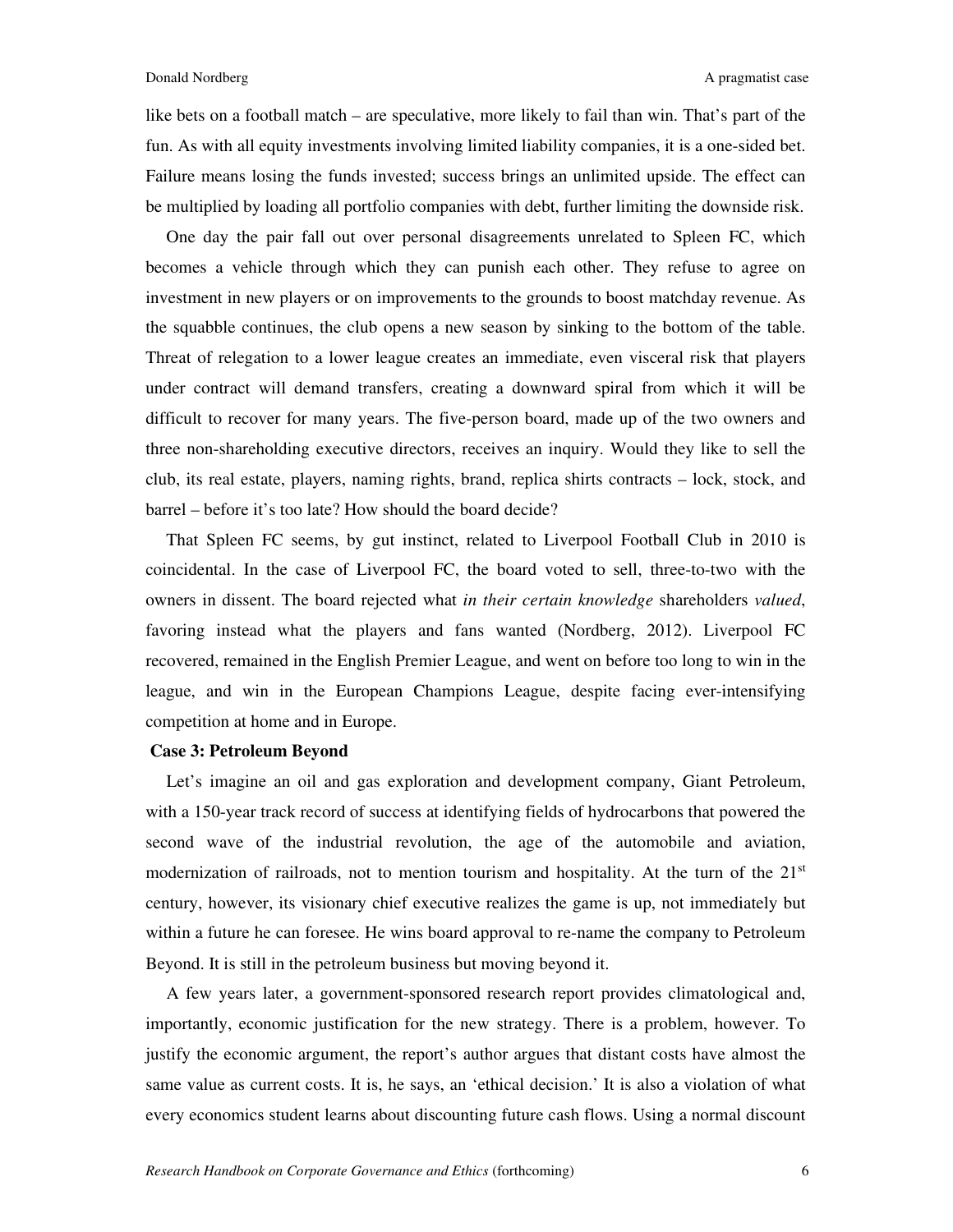rate – say, eight percent, not half a percent – investing in anything other than petroleum looks foolish.

Moreover, every business strategist worth his MBA is advising the hedge funds now mounting a proxy challenge. Competitive advantage, they say, lies in scale economies, cost leadership. But not only. Advantage is sustained, they argue, only by possessing a base of resources that are valuable, rare, difficult to imitate, controlled by the organization, and that lack viable substitutes. Petroleum Beyond is replete with intangible resources in many patents and the skills and knowledge of its workforce, as well as tangible assets underground. Even if solar and wind power are the (distant) future for humanity, what can Petroleum Beyond offer? Wouldn't it be better – more efficient – for stock markets to allocate funds to new technologies, as they always have? Isn't it better to use cash flow from a re-re-named Giant Petroleum to maximize dividends and accelerate that change, as some scholars claim (Edmans, Enriques, & Thomsen, 2021)? How should the board decide?

That the name 'Petroleum Beyond' differs only in word order from the marketing slogan of BP in the early years of the  $21<sup>st</sup>$  century is coincidental. BP dropped the 'beyond petroleum' strapline in the years following Sir John (now Lord) Browne's retirement. (He stepped down, under investor pressure, for an unrelated indiscretion.) BP then concentrated on doing what it had always done best. Then, in 2010, one of its major offshore oil drilling operations suffered a catastrophic failure, seemingly due to poor maintenance and operating protocols. The 'Deepwater Horizon' debacle saw Browne's successor lose his job and company face lawsuits and fines that seemed for a time to present an existential threat (Lin-Hi & Blumberg, 2011). Meanwhile, acceleration of climate change, compared to those used in the UK report on the economics of climate science (Stern, 2006), suggests that the distant future Lord Stern foresaw wasn't quite so distant.

#### **HOW SHOULD A BOARD DECIDE?**

The question is both processual (*how*) and normative (*should*): – not how or why 'does' or 'did' one (or another) board decide? For the sake of clarity, let's use the terminology of the British-Australian philosopher J.C.C. Smart to discuss some troublesome words in ethical theory across three dimensions: the motivation of decision-maker, the outcomes of the decision, and the method of cognition used in reaching it. In his contribution to a debate with Bernard Williams, Smart suggests we use the terms in this way: *Good* and *bad* are attributes of agents, signifying the quality of their motivations; *right* and *wrong* are evaluations of outcomes; *rational* and *irrational* describe the likelihood that a decision process will yield the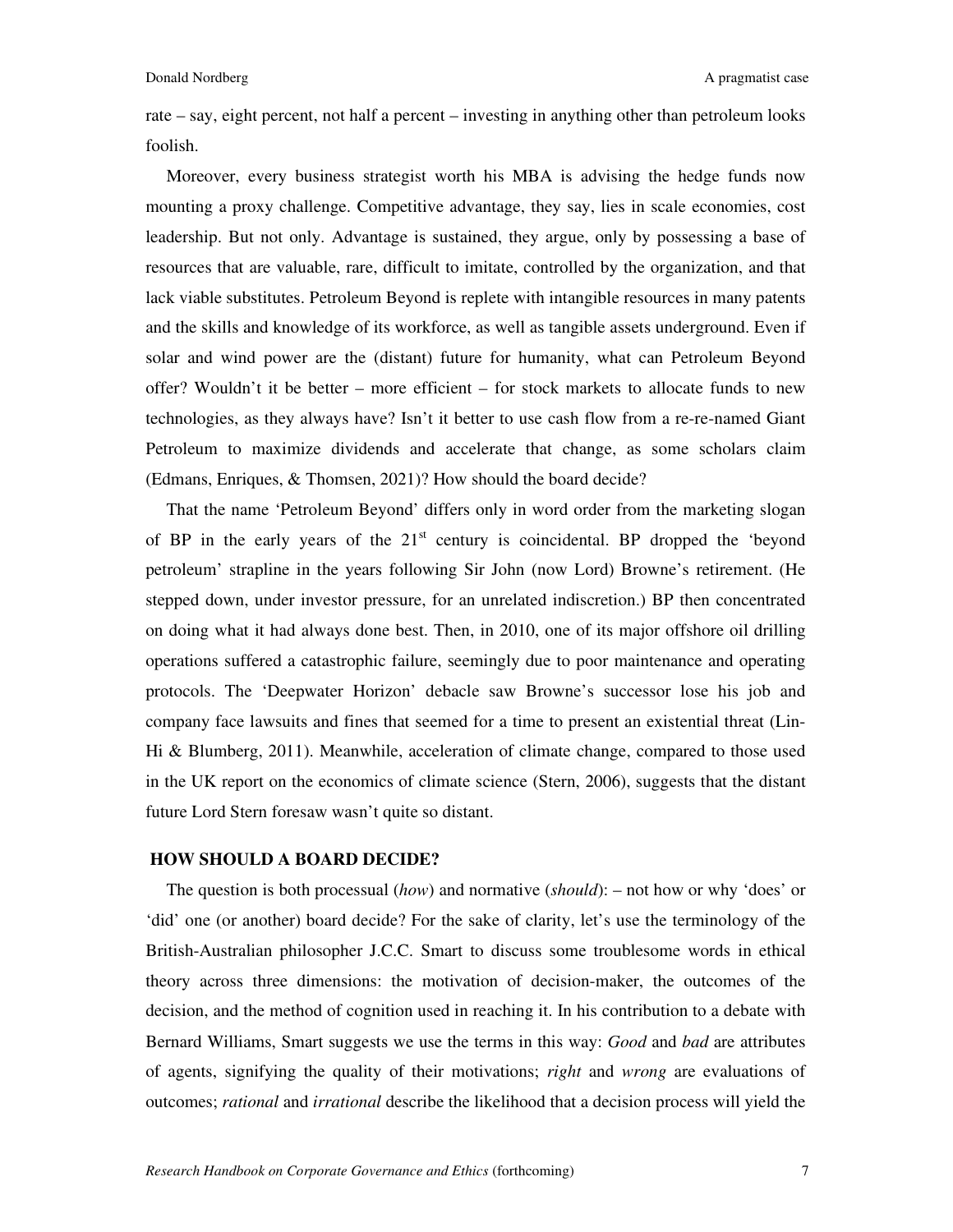best result (Smart & Williams, 1973). These definitions in themselves present a bias toward a consequentialist approach, which we will need to bear in mind. But using them has the advantage of avoiding unintentional conflation or confusion of the concepts themselves. A related problem is that, under the irrational, Smart subsumes the instinctive and intuitional, a category of decision process that features prominently in the work of boards. Let's keep that in mind, too, as we look at three other facets of ethics and boards.

#### **Group Decisions**

First, most writing on ethics concerns the decisions of an individual actor, a human agent making choices with a moral dimension. Boards are not individual actors, however; nor are they conventional workgroups. As Forbes and Milliken (1999) note, boards are groups made up of elites, often outsiders with primary affiliations elsewhere. They meet only episodically to examine multifaceted problems. And they are large compared with many workgroups, typically a dozen or more people, adding process complexity to the complexity of substance. Moreover, board decisions are often made by consensus rather than votes. Individuals accept collective responsibility for the decision. Decision-making processes involve considerable persuasion (Leblanc & Gillies, 2005). How then should we adapt process issues in ethics to the setting of corporate boards?

#### **Moral Psychology**

Second, development of ways to monitor brain activity has opened a new line of inquiry in how ethics might be involved in decision-making. Experimental studies using fMRI scans suggest that people respond to ethical dilemmas to two quite different ways: First is a reaction to things the subject finds repugnant. It is very quick and quite strong, appearing in areas of the brain associated with emotional reactions. In the second, the subject activates areas of the brain associated with calculative functions, which are then active for an extended period. These two responses suggest a biological, even evolutionary development that could form different bases of advantage for survival (Rueda, 2021). Popular accounts of such scientific work link the findings to political orientation (Haidt, 2012) and understandings of the tribal behavior of groups (Greene, 2014). It has parallels in the work on instinctive responses and computational heuristics that Kahneman (2011) calls System 1 and 2 thinking.

#### **Act- and Rule-based Ethics**

The third aspect concerns a question raised earlier: Do we decide moral issues based a general rule or by considering the conditions affecting a specific case? This line of questioning features in the writings of mainstream ethicists, including Richard Brandt (1959) and William Frankena (1963). The eclectic French philosopher Michel Foucault sketches a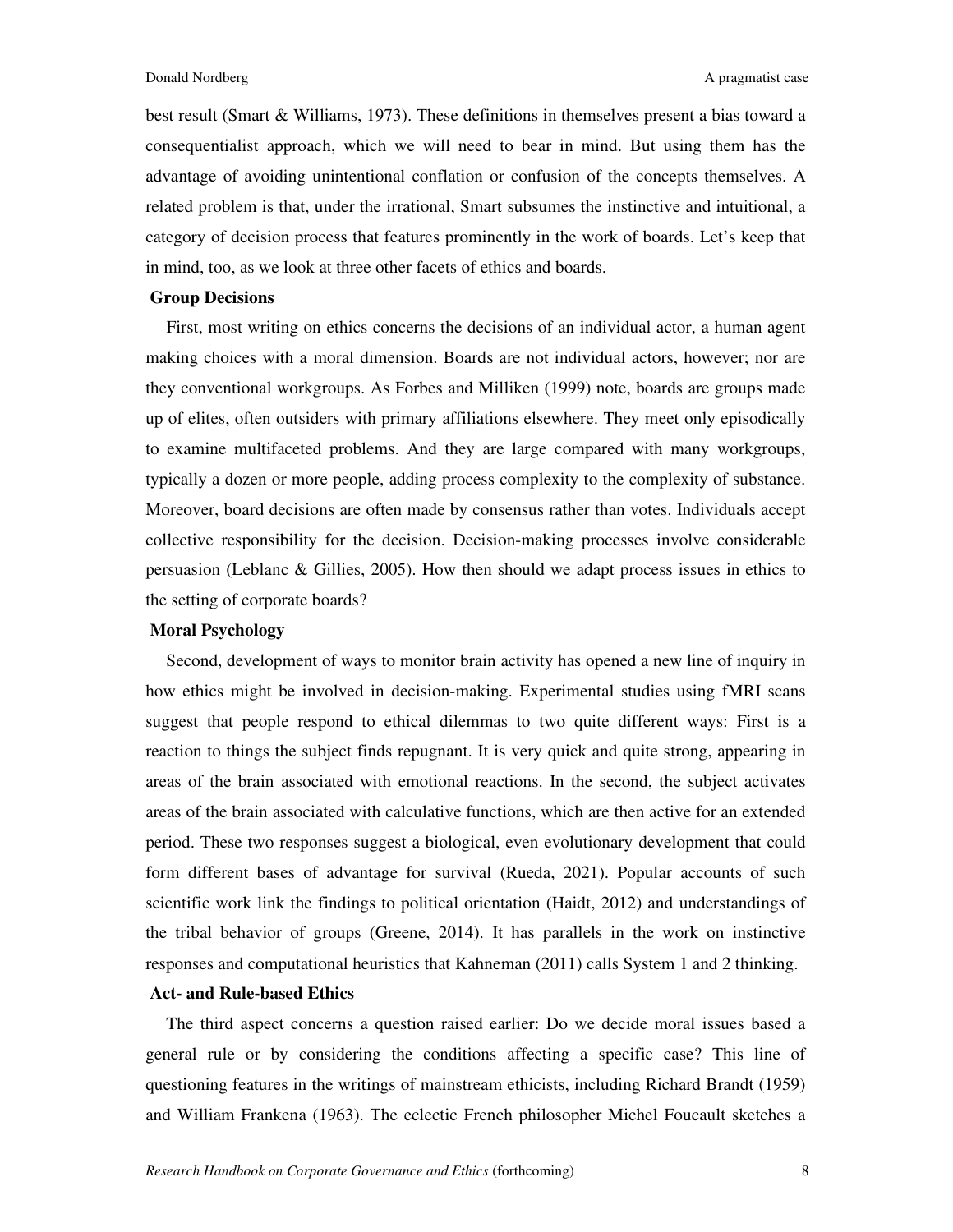similar distinction in defining how he uses the terms ethics and morality. Morality, he writes, is 'a set of values and rules of action that are recommended to individuals through the intermediary,' whereas the 'ethical subject' decides on a 'mode of being,' which 'requires him [sic] to act upon himself, monitor, test, improve' (Foucault, 1990, p. 28). His approach thus separates rule-based decisions and act-based introspection, leaving open whether the system behind is deontological or consequential. Such approaches appear in both utilitarian and deontological theorizing. While rule-deontology seeks guidance from maxim like 'telling lies is improper because it devalues the person lied to,' act-deontological choices involve asking, 'Will lying to this person devalue her?' Rule-utilitarians would ask, 'Does telling lies harm human welfare more than telling the truth?', while act-utilitarians would ask, 'Is telling this lie, to this person, on this occasion more likely to cause benefit or harm?' Smart contends that rule-utilitarian constructions collapse into act-utilitarian ones with only a little prodding (Smart & Williams, 1973).

This discussion helps clarify our central question. How should a board decide: a) deontologically, based on a rule promulgated by a legitimate authority; or a rule developed for a set of circumstances but responding to a principle unrelated to benefits? Should it decide b) consequentially, based on a general observation of the effects of a mechanism across a wide sample of organizations, or by a benefit analysis based on the circumstances of the immediate issue to be decided? All four approaches have strong grounding in ethical theory.

#### **PRAGMATISM AND THE BOARDROOM**

Boards face such questions regularly, though in less abstract forms. There is a vacancy for a director. Do we look for a woman for the sake of improving gender diversity and social justice, or for the sake of the wider perspective women bring to discussion of consumer markets? (Rule-deontological and rule-utilitarian approaches, respectively.) Notwithstanding the need (duty- or utility-based) for greater gender diversity, do we hire a man to fill the vacancy because this man is a prominent exponent of our company's values, or because this man has specialist skills that can help us understand a specific legal issue the company is facing in its business expansion in the Middle East? (Act-deontological and act-utilitarian approaches, respectively.) We could also construct scenarios in the other directions: actversus rule-utilitarian; act- versus rule-deontological; act-deontological versus rule-utilitarian; rule-deontological versus act-utilitarian. More complex combinations exist if there are more than two candidates, or more than one vacancy.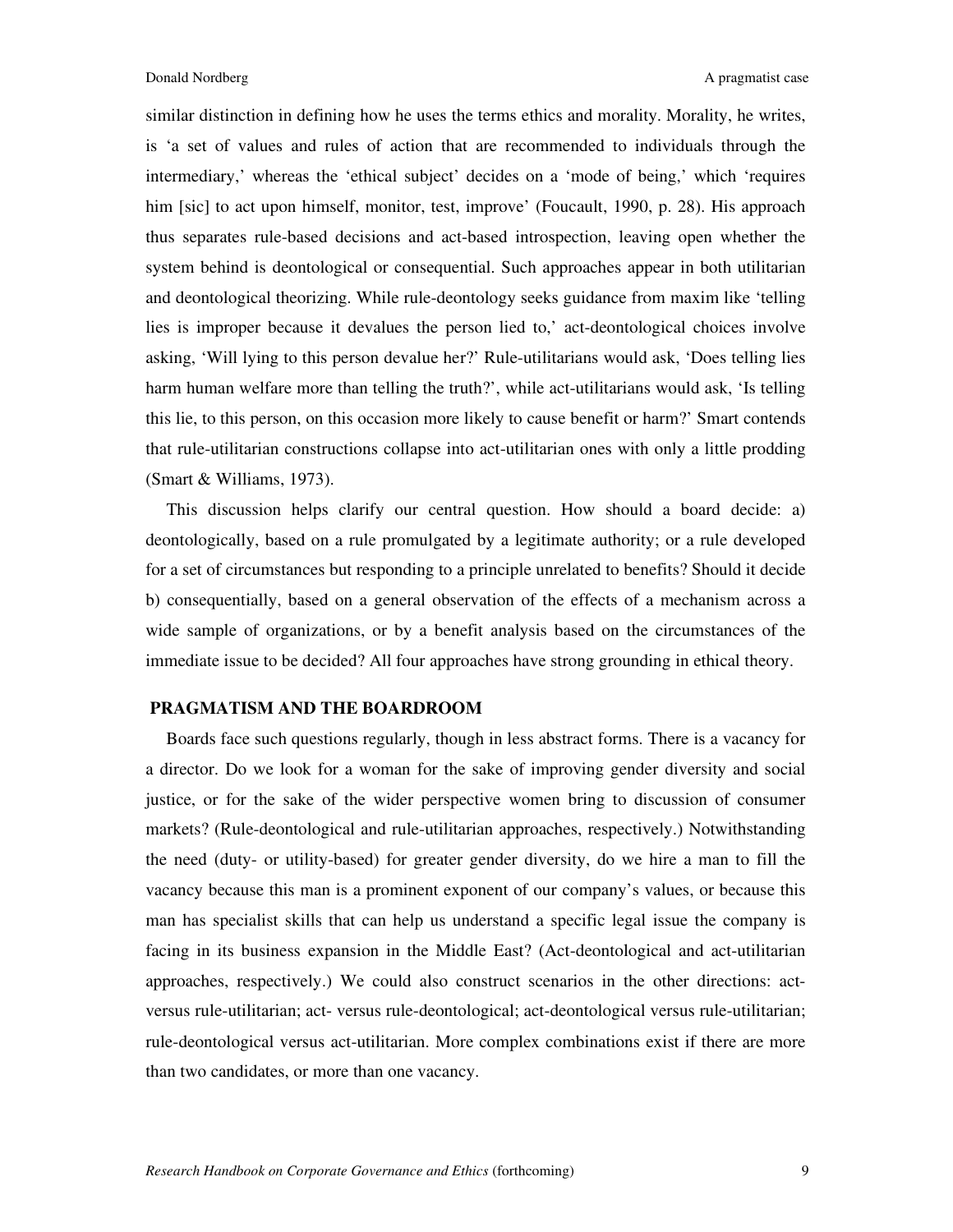That complexity complexifies further when there is a possibility that the rationality of the decision is opposed not by the easily neglected irrationality of Smart's formulation of ethical dimensions, but instead by a moral-psychological view that points to a deeply embedded and perhaps biological propensity of individuals to view certain actions in non- or differently cognitive ways. And it complexifies further still when it is a board making the decision, that is, a large group of differently motivated, differently cognitively oriented individuals who meet infrequently enough that they do not come to share a broad framing of ethics – deontological or consequential. For decades boards have worked to prevent such groupthink by seeking out independent thinkers (a rule-utilitarian response), or at least people who meet the criteria for independence in a code of corporate governance (rule-deontological). Moreover, their work requires decisions, not further argument over theories that philosophers have been unable to resolve for centuries if not millennia. It should not be surprising, therefore, if in practice boards act pragmatically.

Pragmatism, as a philosophical stance, is wary of grand systems, of claims to certainty and *Truth*. Arising in the late 19<sup>th</sup> century under the influence of Hegel's historicism and Darwin's evidence of evolutionary change, its founders – C.S. Peirce, William James and John Dewey – regarded many of the questions philosophers ask as impossible to answer. What matters, ontologically, epistemologically and ethically, is what works (James, 1907/1955). Grounded in empiricism, pragmatism is nonetheless open to ambiguity and the need for interpretation, and skeptical of anything absolute, foundational, or transcendental. Attacked by both conservative and radical system-makers, this school of thought went into retreat in the face of horrors of the Nazi Germany. It resuscitated in the post-war period, however, as a hopeful alternative to existentialism, structuralism and much postmodern thought (West, 1989).

A pragmatist view of ethics suggests that decisions should be based on the best possible information but in recognition that information would be incomplete. Context matters. What might be right (in Smart's sense) now, might not have been right in the past and would not necessarily be right in the future. This line of thinking opens it to the charge of relativism, and thus no better than the nihilism many traditional ethicists saw in postmodern thinking. The late 20<sup>th</sup> Century pragmatist Richard Rorty, who did much to reinvigorate the work of Dewey and saw much value in postmodernism, often described himself as a relativist. In a book published late in his career, however, he retreated from the label: 'Insofar as 'postmodern' philosophical thinking is identified with mindless and stupid relativism … then I have no use for such thinking,' he writes (Rorty, 1999, p. 276). In that work, he preferred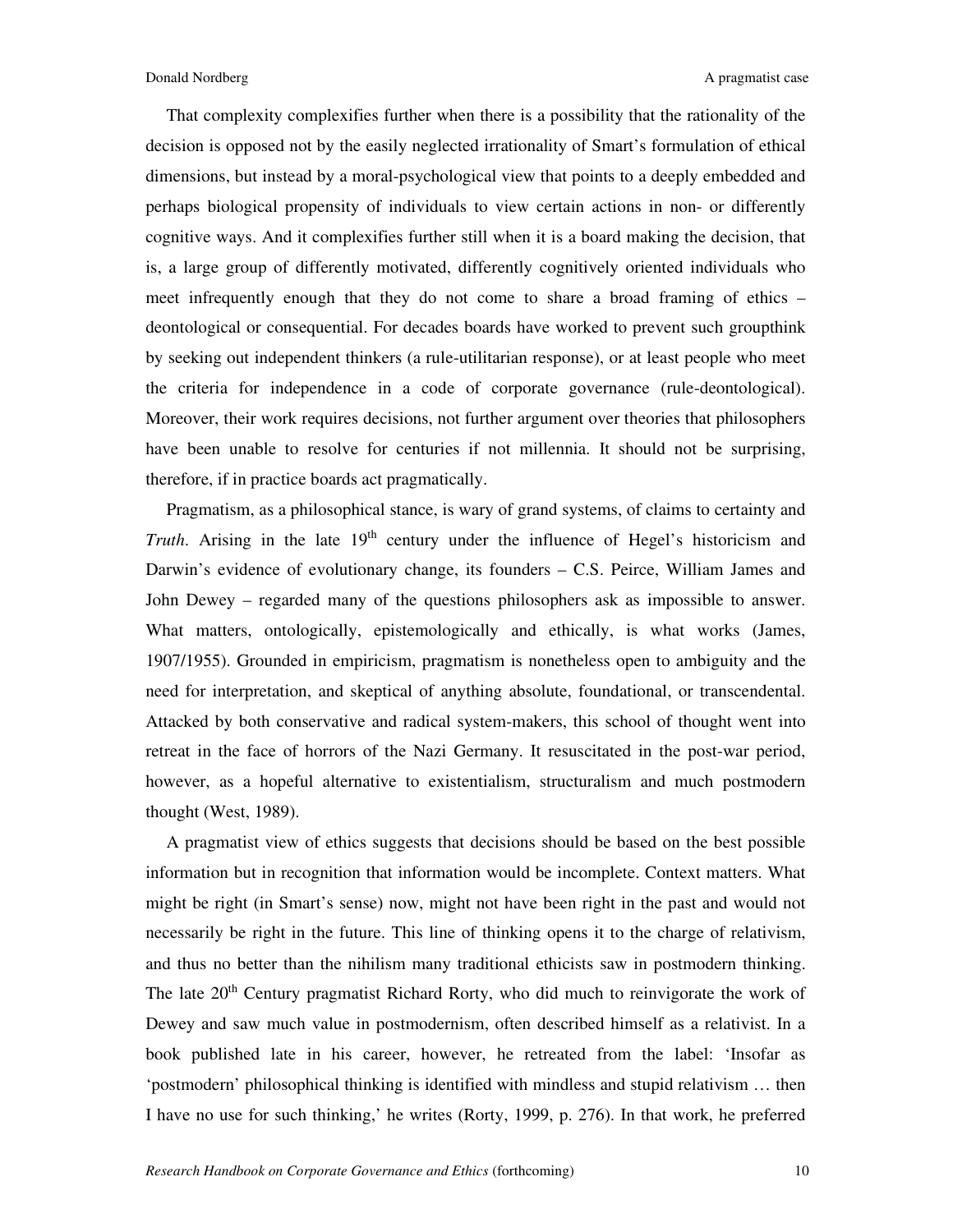the label 'philosophical pluralism,' a term that embraces Dewey's view of the value of working from experience, that is, how individuals deal with their encounters with the world, and the importance of experimentation as a route forward (Dewey, 1930).<sup>2</sup> And though both Dewey and Rorty are skeptical about the inevitability of human progress, they are far from nihilistic. Rorty's book bears the title *Philosophy and Social Hope*.

This matters for board decision-making in several ways. First, boards often act, and say they act, pragmatically. Their directors may not subscribe to this branch of philosophy; they may even issue vision and mission statements that speak of something transcendental. But they generally appreciate the need to fit strategy to the business environment, in the knowledge (or at least with the conviction) that the business environment is constantly shifting. What is right, in Smart's sense, is what works, in the sense of James.

Second, and at least in certain circumstances, boards experiment. Klarner, Probst, and Useem (2020) show how directors with specialist knowledge engage deeply with product innovation, spurring their boards into similar activities. Zona, Zattoni, and Minichilli (2013) show how board engagement in innovation is contingent on firm size, while Filatotchev, Toms, and Wright (2006) show how firms alter their governance arrangements and dynamics of strategic decision-making based on their life-cycle phase. The latter two studies argue from a standpoint more structural-deterministic than pragmatic, yet both see decisions arising contextually.

Third, those who compose codes of corporate governance have from the outset been alert to the danger of excessive prescription. Many followed the lead of the UK Corporate Governance Code of creating options for flexibility through the comply-or-explain mechanism.

In drafting the original 1992 code, Sir Adrian Cadbury was aware of the problem, urging flexibility even as he specified structural changes in how boards work. Between the first draft and the final code, he softened its language. The phrase 'comply with the code or explain why not' became 'state whether they are complying with the Code and to give reasons for any areas of non-compliance' (Cadbury, 1992, paragraph 1.3). In reviewing his consultation notes, Cadbury jumped on a suggestion from the auditors at Arthur Anderson, writing 'experimentation' in the white space on that submission. Elsewhere he made the notation: 'More emphasis on behaviour needed, less on structure?' These signaled his concern that codifying governance might damage the ethos of corporate boards (Nordberg, 2020b).

In the public consultation about the 2010 update of the code, many companies protested that investor practices had turned governance into compliance, fostering a 'tick-box'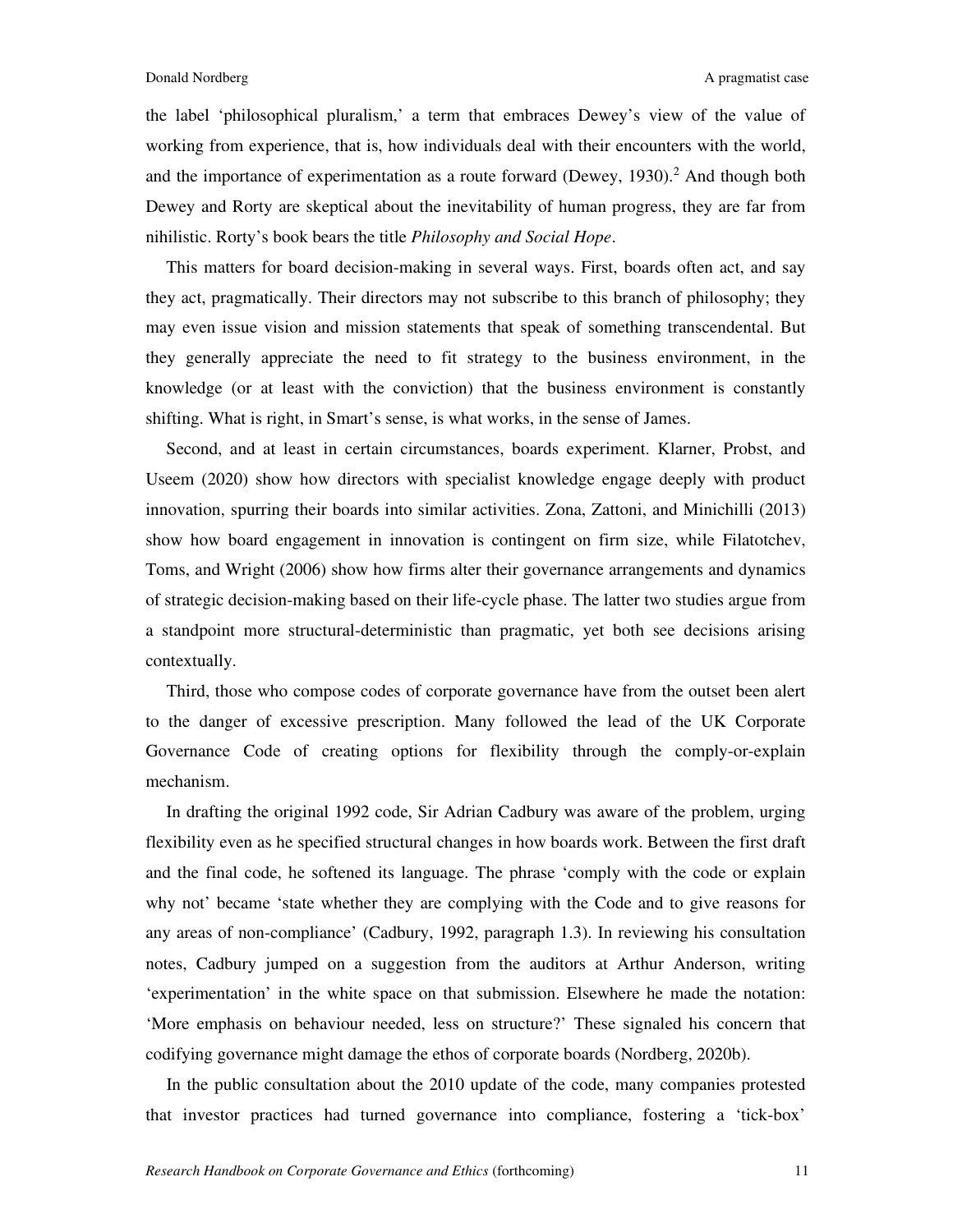mentality. Sir Christopher Hogg, chair of the UK Financial Reporting Council, responded by declaring that the code was 'not a rigid set of rules.' Building on that, Hogg, a former chief executive of a major UK listed company and former chair of another, urged companies to avoid the 'fungus' of 'boiler-plate' language in drafting their governance reports (Nordberg, 2020b).

Those warnings are warnings that institutionalizing code provisions can stifle experimentation. In the UK code, regular updates – those undertaken between periods of crisis – have added layers of provisions that, while nominally voluntary, have tended to rigidify practice. Moreover, in their reporting on compliance with code provisions companies often give only cursory explanations (Arcot, Bruno, & Faure-Grimaud, 2010; Shrives & Brennan, 2015). Doing so may hide well-meaning deviations from the code's specific recommendations and deprive us from learning from their mistakes and successes. Greater dangers arise, however. Codification may create a climate in which boards intentionally deceive or lead to an ethos of boards emphasizing compliance over value creation. The former undermines the code. The latter can lead, over time, to directors unthinkingly obeying code precepts. That risks making them what Smart calls 'the rules of some traditional moral system into which they have been indoctrinated in youth' (Smart & Williams, 1973, p. 7).

This discussion reminds us of the distinction drawn earlier between rule-based approaches to ethics and act-based ones. Taking a pragmatic, contingent approach, under what circumstances might act-based ethics (deontological or consequential) be better the rulebased ones? For that let us return to the three fictionalized cases outlined above: End Run, Spleen, and Petroleum Beyond.

#### **BOARD ETHICS IN THREE CASES**

In all three cases, the boards face situations of strategic significance. Let's imagine ourselves as their directors facing these corporate-life-changing decisions.

#### **The Ethics at End Run**

End Run faces great destruction of market capitalization if it internalizes the bad contracts parked offshore and off-balance-sheet. Its real-life counterpart, Enron, collapsed completely, so great was the problem, so massive was the fraud, as courts later found. We don't know whether End Run's situation is quite so precarious, and we, the board, have taken legal and accountancy advice that our actions are within the bounds of business judgment, $3$  if rather near the edge.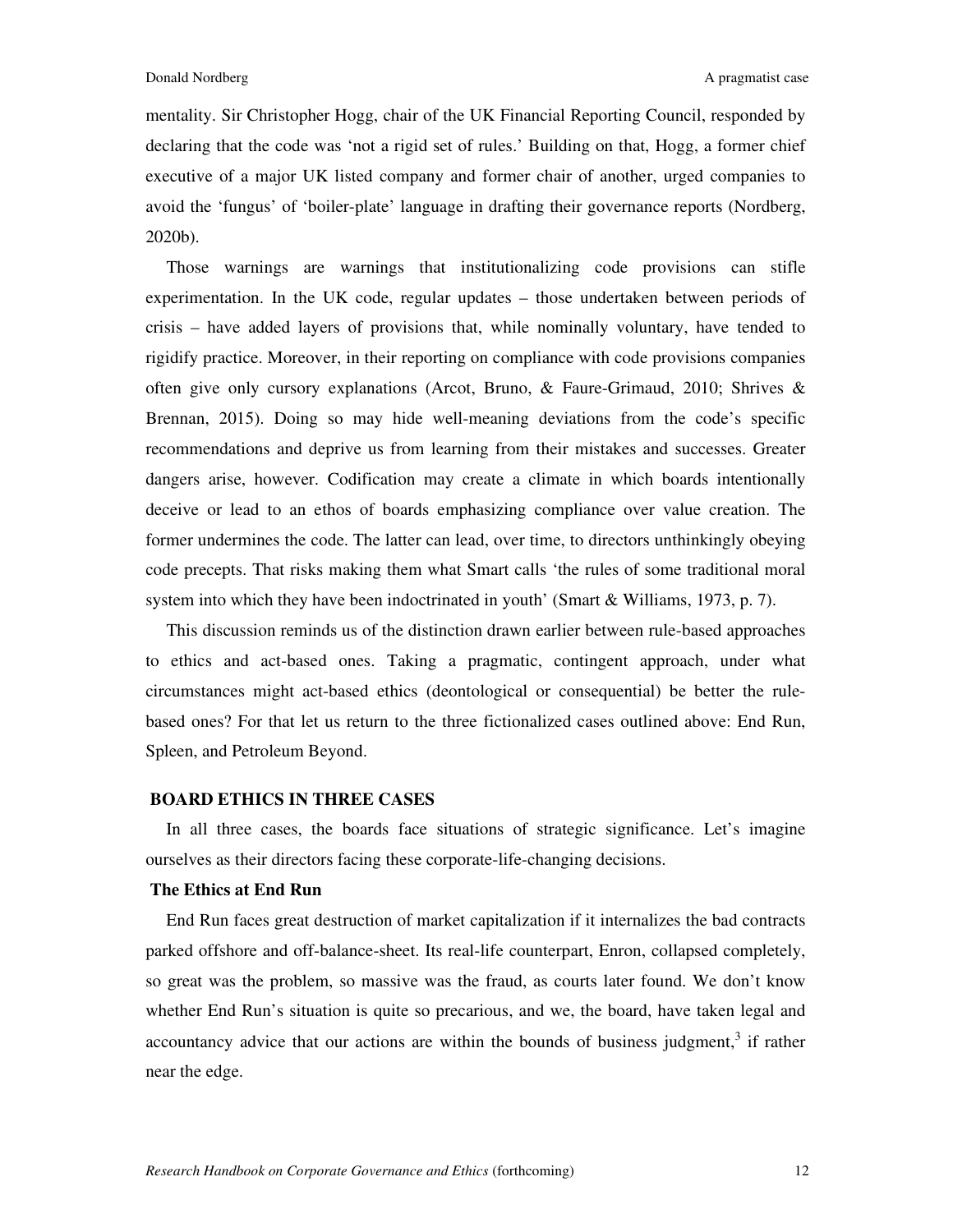We could follow the rules, the legal and accountancy equivalents of traditional morality, into which we have been 'indoctrinated since youth,' or at least since our early days in business. If sued by shareholders, we could stand behind our professional advisers and their opinions, which the company has paid for and has in writing, albeit with a sentence or two we wish they had not included. One of us – the  $CFO -$  is in a more awkward position than the rest, being the notional shareholder and director of all the loss-infested off-balance-sheet vehicles. He has a letter from the CEO, an ambiguously worded statement of support, which external counsel helped to draft. The jurisdictions in which they are based are places sufficiently secretive that prying eyes are unlikely ever to unravel the details.

This deliberation makes clear, however, that we tend to distinguish between law and accounting principles on the one hand, and ethics on the other, and can illustrate why. A rulebased categorical imperative like Kant's might remind us to act in ways that we would wish to see made a general rule. Would we wish to be one of our shareholders right now? Maybe we are already. Maybe that is what makes us want to keep the matter hushed up. The directive of that rule sits uneasily in our gut. It is an intuition that Smart might consider irrational, but it does not easily subside.

What about an approach of rule-based consequentialism? In a very narrow sense of consequences, the rule might read like a finance textbook on economic utility: accept any action that yields net present cash flows discounted by our weighted average cost of capital. In view of the situation, however, the cost of capital is difficult to estimate because the market is a false one, lacking information we directors know but which is not (yet) known outside. Cash flows do not justify continuing at all without a significant change in our business model. There seems little prospect that any such changes would justify the current share price. The decision about internalizing the losses or leaving them parked offshore is immaterial, except in their timing. That rule, too, does not help us decide.

You may protest that these approaches consider the firm purely from a perspective of shareholder value. Partly true; it does suggest that unthinking adherence to shareholder value may mean that this "traditional morality" of business has become an ideology. For a wider view, let's look at the case of Spleen FC.

#### **Gut Instinct at Spleen**

We, the directors, know precisely what our shareholders value: mutual childish spite. Our gut is saying that they deserve whatever (little) they get. That may be a Kantian view of justice, though on a happiness calculation their welfare may not matter, as the rest of this section will illustrate. Let's agree, then, to ditch shareholder value as an operative standard on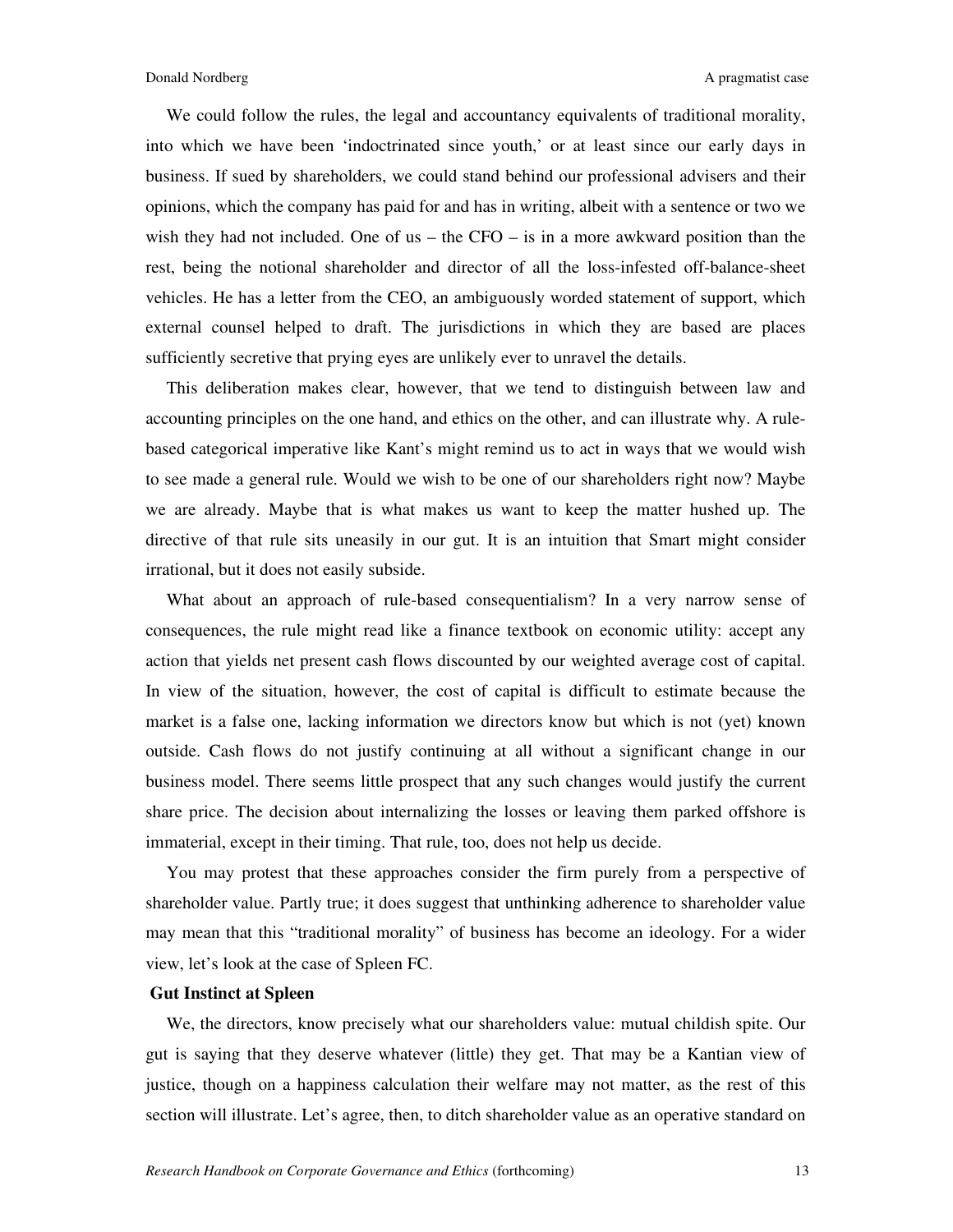which to base our ethical consideration, choosing instead a stakeholder-focused approach. Who are they?

Professional staff: Most of the players and the manager have come to the club in the legal personage of the private limited liability

companies their agents have registered for them in a zero-tax, offshore jurisdiction. They live off the dividends they pay themselves. From that perspective they are not employees but contractors. Their legal personages are not human beings, not even sentient beings, so they might escape from being owed any duty under Kant's second statement of the categorical imperative: use no human being solely as means to an end. Let's set them aside (but see Box 1).

Employees: We have other workers, however: ground staff, box office, most of the physiotherapists. They would be hurt – some badly – were Spleen to be relegated to a lower division and set on a downward spiral. But there are other jobs in the sector and other sectors.

## **Box 1: Residual risk of non-shareholders**

The argument for shareholder primacy is often based on the premise that shareholders are last in line for compensation if a company fails. That is, they bear the residual risk. This is contested, ethically, by counterclaims that employees are not fully protected by their contracts for the *psychological* investments they make in the firm. What applies at Spleen FC?

Do the players, or more accurately the private service companies through which they sell their skills to Spleen, have a residual risk in the decision? Many might not. As a rule, we could conclude that they are just hired guns, contracted to shoot on target.

But what if ...? A long-term member of the squad with considerable psychological investment in the club nears the final years of his playing career. Might those circumstances justify a claim, based on loyalty and talent, to be considered soon for employment as a coach? This points toward act- rather than rule-based decisions.

Directors: Forget them (us). Put philosophically, the moral question cannot be what I, individually, owe to myself, but what each individual director owes to each other. They (we) can fend for them(our)selves.

Competitors: This stakeholder category rarely figures in theories of social responsibility. But sport is different: its product *is* competition. Few would pay to watch Spleen FC play without opponents. What do we owe (deontologically) to our competitors? A good game. What utility rule can we adopt? The prolongation of this league as the most competitive in the world, raising revenues for the clubs, salaries (or payments to private service companies) for players, wages for ground staff, and invitations to better parties for directors. The league itself, while not a competitor *per se*, benefits too.

Fans: These stakeholders are very different from Spleen's other 'customers.' Advertisers and television companies who buy rights can go elsewhere. But fans are different. They are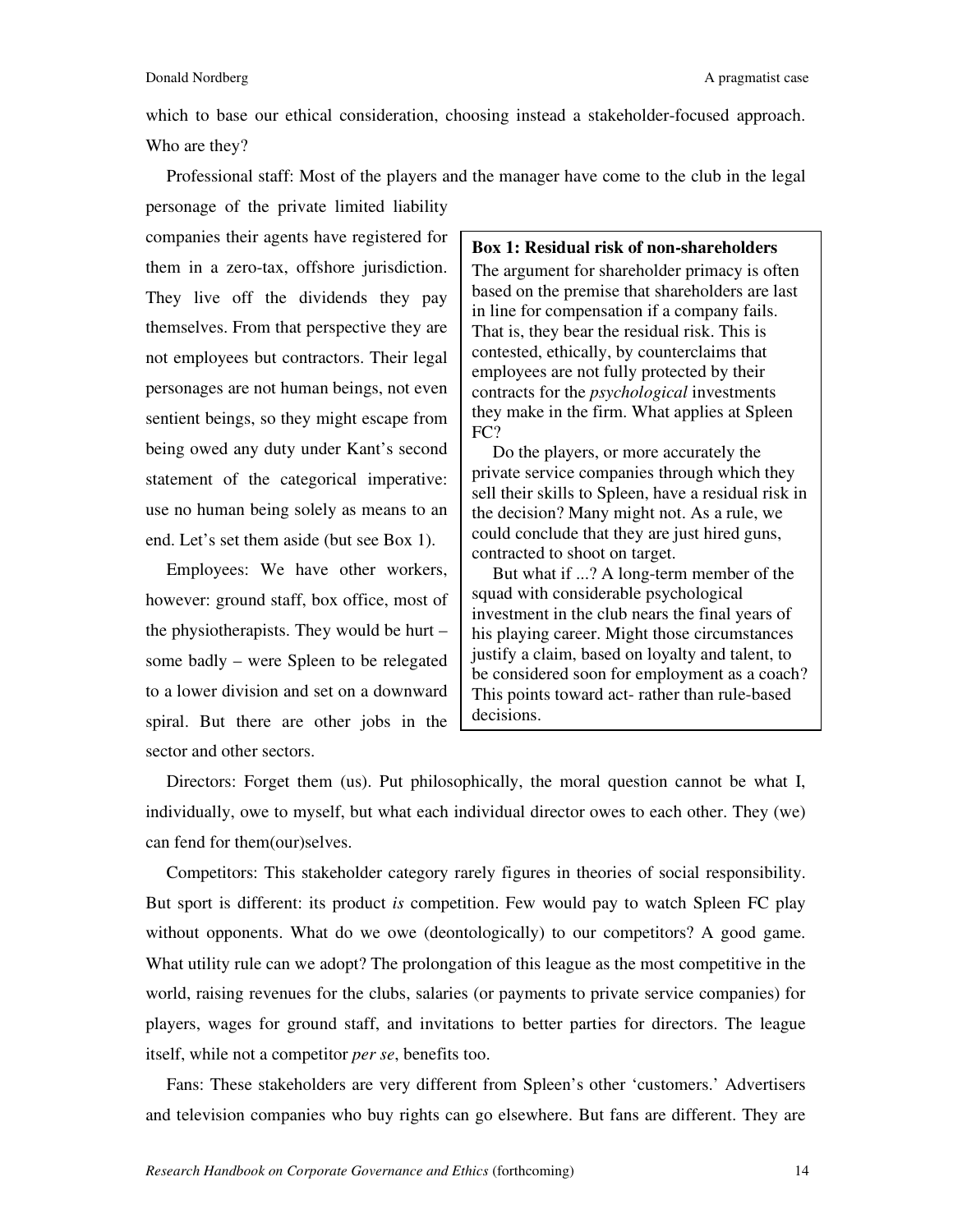more than customers, more than even loyal customers. In the past they were owners. Through some odd magic of collective memory and intergenerational learning they have imbued the club itself with meaning, a rare and valuable resource on which we directors now trade. They are a far more tangible exemplar of 'community' than most stakeholder analyses use. The meaning they hare created, however, might survive if the club were relegated, as other clubs' histories demonstrate. On a financial basis of utility, any rule-based approach might not matter all that much. But on a duty-based rule – thou shalt love thy fans with all thine heart, as they love thee – fans matter a lot, as it does on a rule-based on a utility measured by the greatest happiness, rather than by the present value of cash flows. Conditions associated with these rules mean that they read like those Smart says collapse into act-based approaches to ethics.

Overall, this analysis provides much evidence supporting a decision of the sort that the directors of Liverpool FC made in 2010. In those circumstances, in that action, duties and utilities aligned, across all stakeholder groups, bar one: the owners.

## **Petroleum Beyond – Beyond Question an Ethical Decision**

The lessons we are learning – belatedly – about industrialization and climate point to a particular problem associated with utility calculations: the timing of the utility or happiness. Boards of directors regularly face decisions where the costs appear now, the benefits arise later, which creates a timing risk, which is magnified by imperfect information. The method of assessing utility involves discount rates: cash today is worth more than cash tomorrow, the time-cost of money. Lengthening the time between when costs and benefit arise makes the information used in the decisions increasingly imperfect. That makes risk look more like what Knight (1921) called uncertainty.

What is clear, however, is that this business involves unusually large externalities, for which carbon emissions are a reasonable proxy. First, not only does the company incur heavy upfront costs in exploration and development; the nature of the industry involves very longterm future flow of production combined with volatility of commodity prices. While the board could hedge the company's own short-term costs, it can do little about the long timehorizon of the investment. Second, the company's contribution to climate change comes not just from its decisions but also from the decisions of its customers and their customers. Who bears responsibility for carbon emissions – the efficiency in use – of the company's product? Answering those questions involves difficult utility calculations, and problematic assessment of where duty lies when responsibility for creation and use of the product are shared.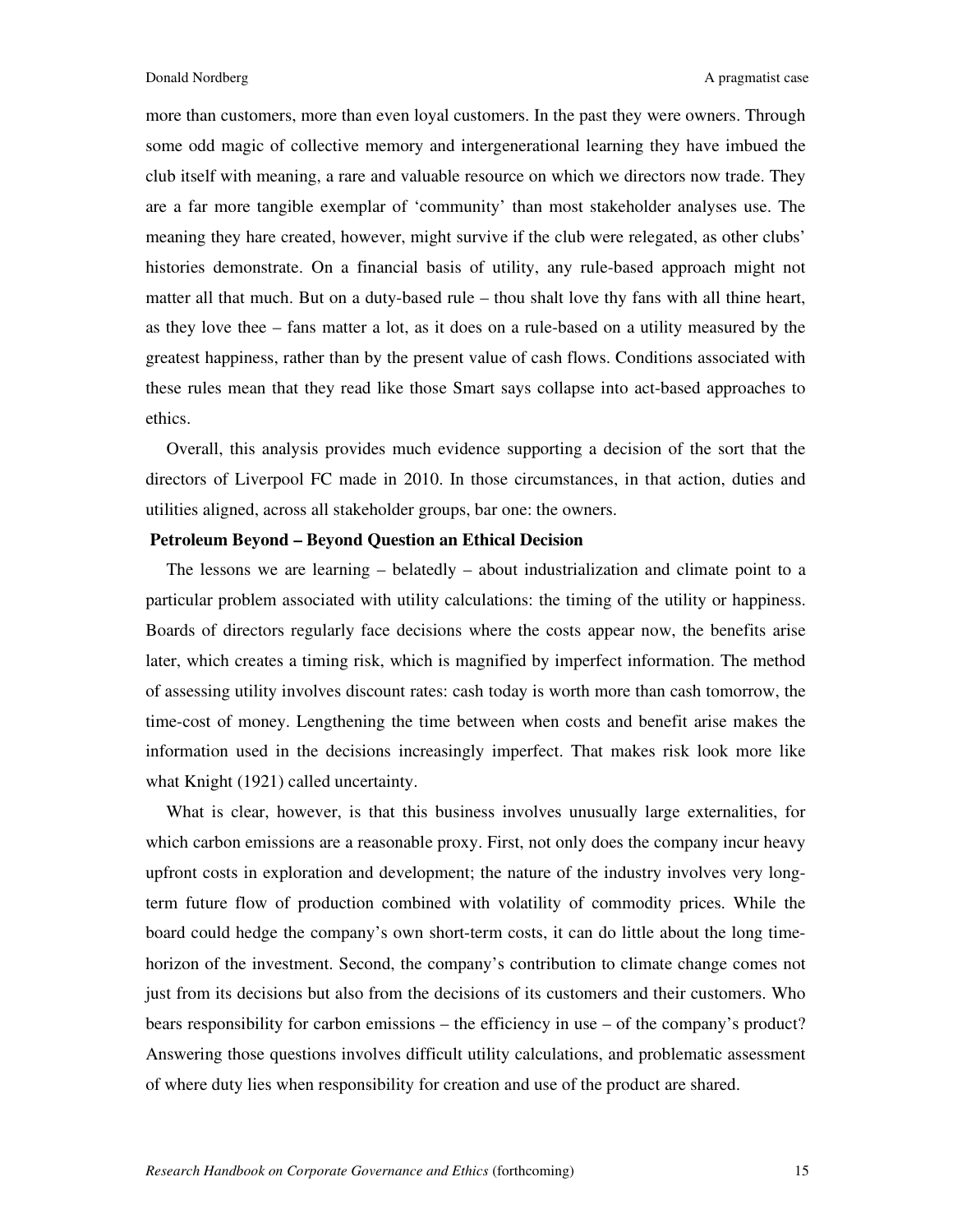Fiduciary duty to shareholders comes into question as well, and not entirely in an abstract sense. Let's say that Petroleum (Giant or Beyond) is incorporated in Delaware, where company law permits considerable managerial discretion but nonetheless has been the seat of many shareholder lawsuits targeting directors –  $us$  – personally. Choosing a climate-friendly strategy with considerable risk of short-term damage to profitability is offset only by uncertain long-term future benefits. Lawsuits may follow, diverting management attention from getting on with the job. Directors are justified in maintaining a duty to act within the law. Deontological and consequential ethics seem inseparably tangled.

The real-life parallel, BP, is a British company, and therefore not based in Delaware. Its US rivals, including ExxonMobil, are, however. In UK law, director duties are articulated in the Companies Act 2006, which addresses stakeholder and shareholder interests with a legal fudge. While directors must show 'regard' for stakeholders, many scholars and lawyers read the main clause in that section (§172) as a statement of shareholder primacy (Tsagas, 2017; UK Parliament, 2006). BP decided to switch back to shareholder value, but then reversed that reversal several years later as issues of climate change loomed larger – on the political agenda and concerns of major institutional investors.

The crux of this chapter is not navigating legal questions, however. Law is just the currently understood approximation of ethics enacted through politics. And in all three cases, ethics concerns not just the individual director but the collective decisions of boards. How should they, collectively, decide?

#### **DIRECTING TOWARD DECISIONS**

These cases share certain features. All three involve strategic, possibly existential decisions. They demand attention of boards and preferably a collective decision without provoking resignations. Dissenting voices should be accommodated, or at least heard with respect. Let's consider process, reflecting it against the philosophical discussion above.

#### **Baseline Bias in Ethical Orientation**

Individual directors are likely to come to the board with an enculturated predisposition toward either duty- or utility-based ethics, a heuristic that others on the board may not share. Diversity of disposition is likely to be greater if the cultural diversity of the board is greater and if the ethos of the board is one that invites challenge. We might expect to see duty and utility ethical orientations operating in background. They may not be fully articulated but still present and seeking acknowledgement in whatever decision is reached by the group.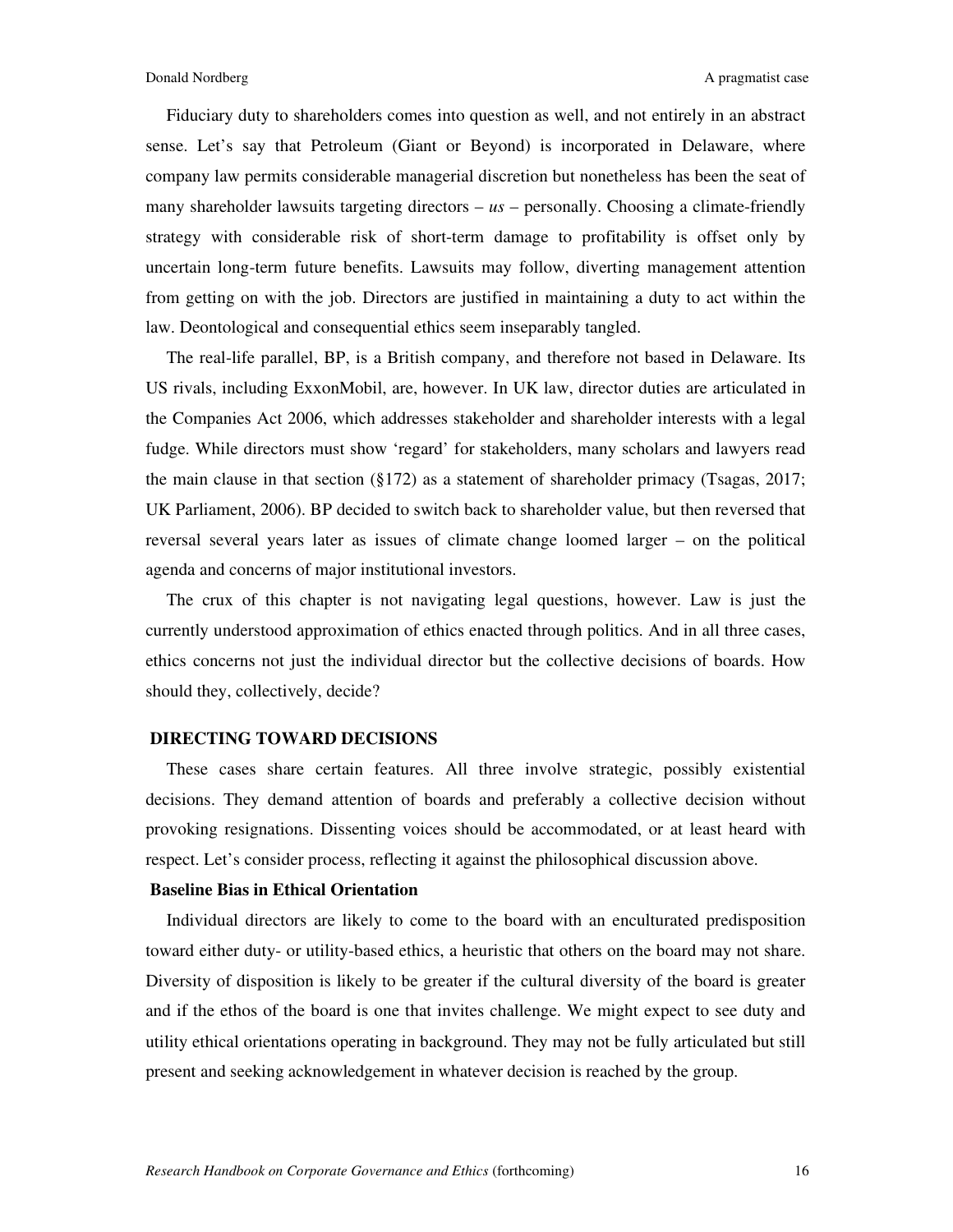#### **Group Decisions**

Collective decisions are likely to arise through persuasion and negotiation, the former achieved with arguments and personality, the latter through compromise. In his companion piece to Smart's, Williams notes that much ethical theory focuses on the morality of individuals, not of social or political systems (Smart & Williams, 1973). Boards may not be what he had in mind as social systems. But boards meet only episodically, are notionally nonhierarchical, and have mechanisms to prevent excessive personal cohesiveness or commonality of viewpoint. These factors suggest they may act like complex social systems. Their elite composition means they may also reach substantive decisions more as individuals than social systems would.

#### **Act-based Reasoning, Rule-based Shortcuts**

Because these are strategic decisions, we are from the outset inclined toward act-based ethical reasoning, rather than rules. Law and regulation are rather blunt instruments and become problematic in helping to navigate intricacies of complex situations. Codes of conduct provide more granular guidance for boards, but they frequently defer in favor of *board* (not *managerial*) discretion through mechanisms like comply-or-explain (which boards may ignore or use perversely; see Box 2).

Rules, even rule-deontological ones, have utility. They can be shortcuts to decision, not least

#### **Box 2: How rules backfire**

Heuristics have biases, and blind spots. When decision rules obscure the assumptions on which they are based, perverse outcomes may arise. A case in point:

A recommendation, which appeared first in the 2003 version of the UK code, threw into question the independence of non-executive directors after three three-year terms. It quickly came to be called the 'nine-year rule.' It is not a *rule* – it is couched in terms of *should* not *must* – but in practice it was often treated as an imperative.

Some years ago, the board chair of a large UK company spoke proudly of how he had orchestrated the departure of a non-executive director six months ahead of the end of the ninth year. The board evaded confrontation with investors and proxy voting agencies. The chair then added: This director had been the hardest working non-executive. He had specialist knowledge of a sector, profession, and country in which the company faced a crisis.

This incident illustrates Smart's argument that rule-based decisions easily collapse into act-based ones. Or rather, *should* collapse.

because they conserve a scarce resource of boards – the attention of directors. Utilitarian or deontological rules may not yield the right outcome, but they often provide something 'good enough' (evolutionary biology might have organizational parallels; see Nordberg, 2020a). But act-based ethics, deliberated and negotiated between varying duty- and utility-based perspectives, seems more appropriate, and more so the more strategic the issues are.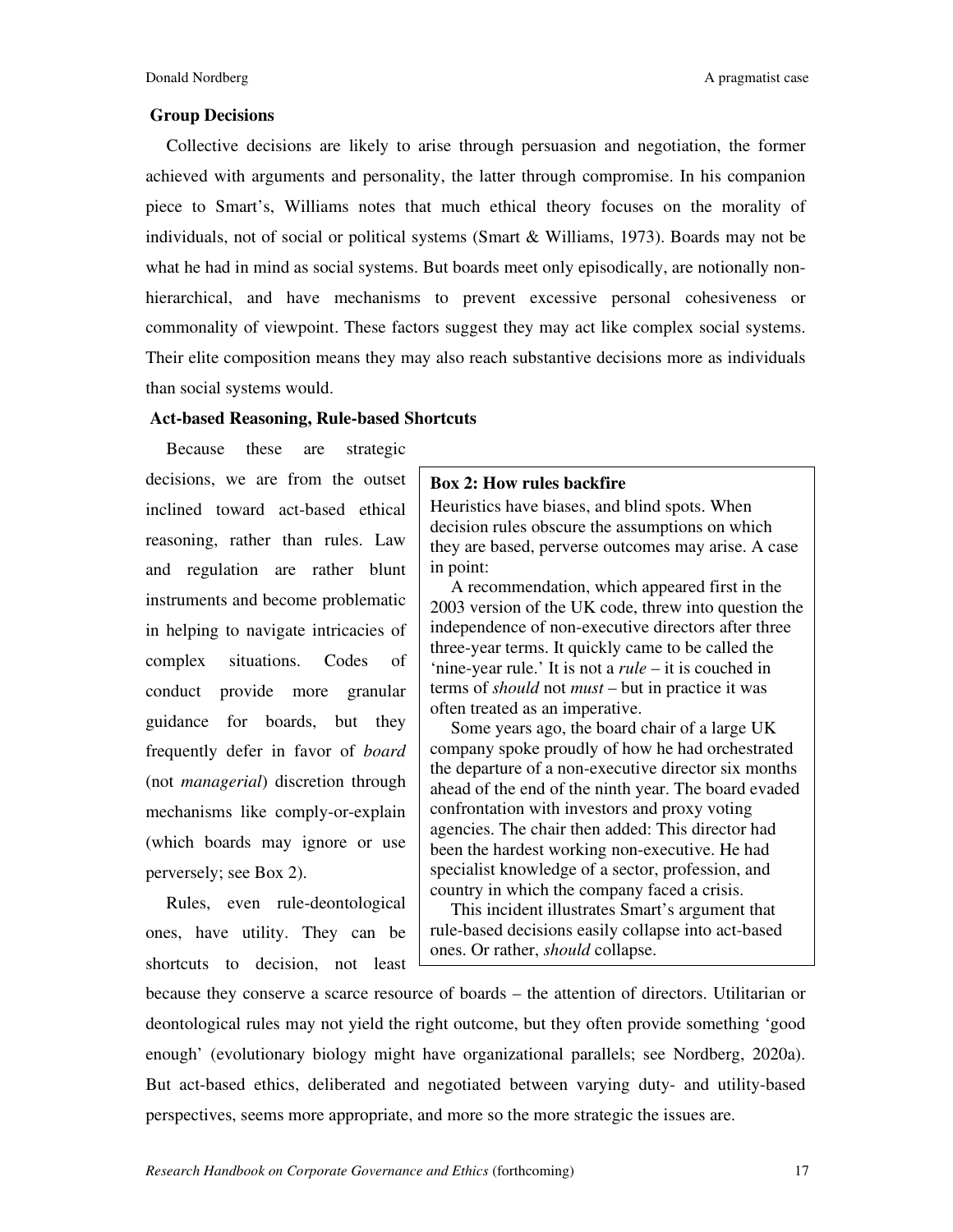Donald Nordberg **A** pragmatist case A pragmatist case

## **RESEARCH DIRECTIONS**

This chapter illustrates how ethical issues arise and could be treated in practice. Research into cases like those sketched above, and others concerning both strategic and routine decisions, can help to verify whether this argument is a pragmatic one, one that works. Work on thresholds between rule-based and act-based decision-making would show the potential tailoring decisions to fit the contingent factors of each case.

The decision processes of groups warrant further examination on their ethical dimensions. Within that area, the special circumstances of boards will require different approaches. Board research is particularly difficult to conduct in general, but the growing practice of board evaluation exercises has opened a channel where ethical considerations will arise as part of the process (Nordberg & Booth, 2019). Provided that confidentiality can be maintained, this route might help us see how duty- and utility-based predispositions interact in practice and how such interplay affects movement to consensus.

By focusing on act-based ethics, this chapter has begged but not answered the question of the value and the limitations of regulating the works of boards. Repeated crises provoked repeated efforts to tighten guidance over increasing aspects of board conduct. The success of such efforts has created greater transparency but also worries that it is driving companies away from listed to private equity markets, with even less transparency and investor protection. Consultations on regulatory actions – whether of codes or legislative measures – have generated heated exchanges about the effect such actions have on the twin roles of directors, control and service. Studying consultation discussions in detail could provide nuances views of the ethics in board work without the difficulties of gaining direct access to confidential board discussions.

There are also theoretical questions with links to applied ethics and boards that deserve attention. We have seen suggestions that ethics may be an outcome of evolutionary biology and a source of selective advantage. There is justification for that in the parallels to what Kahneman (2011) calls System 1 thinking, what makes us avoid danger by bypassing the reasoning – the mental effort – to calculate a better – more calibrated decision. Is traditional morality the ethical equivalent of System 1? If so, how can, or should, such rapid assessment of morality be treated by boards seeking to bring rationality to bear?

Another is this: Is traditional morality, the deontological, deep-seated sense of ethics, a product of enculturation, rather than transcendental, categorical, or biological? An intriguing argument has developed at the intersection of economics and ethics, which might have application in management studies and the study of boards. The game theorist Kenneth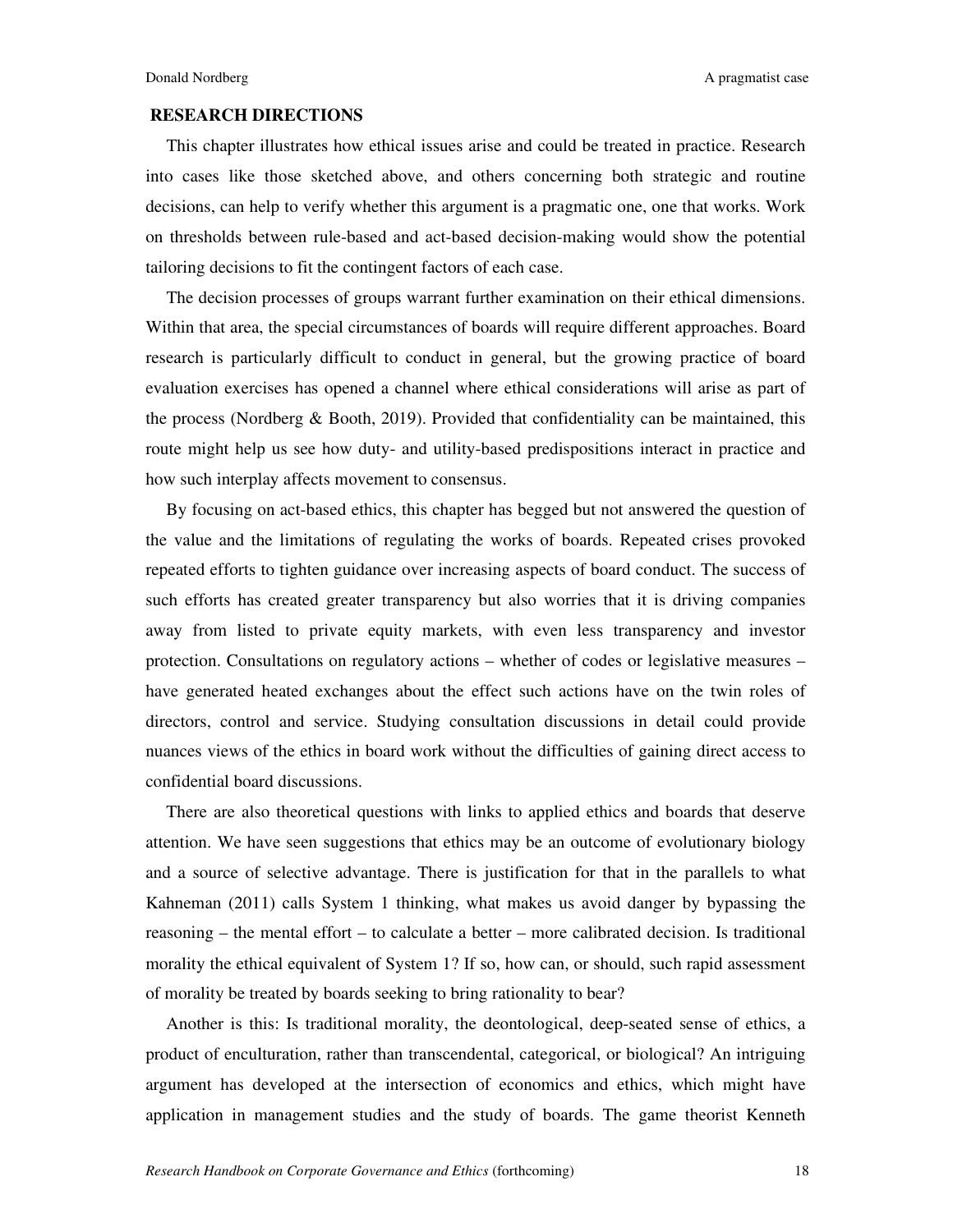Binmore (2005) asks us to consider traditional ethics – the sense of duty and revulsion we feel – as an interim outcome of a game that has been running for millennia (and not just centuries). It is a game like the famous Prisoners' Dilemma, but one in which the rules are shared between collaborating parties, who learn from each other's mistakes, and then pass the lessons on to children and grandchildren, using a shorthand of heuristics. This is a cultural rather than genetic inheritance, nurture not nature. It is the result of repeated experimentation and learning, perhaps using moral imagination (Cf. Rorty, 2006; Werhane, 2002). Over time, shortcuts may reduce to aphorisms and become *a priori* rules, which come to be taken for granted. The assumptions used in the original heuristic get lost along the way. As circumstances change, thinking people begin to wonder whether the maxim we wish to become a general rule may no longer fit. Is rule-deontology a special case of actconsequentialist thinking with special circumstances, through forgetfulness, ignored?

## **CONCLUSIONS – ETHICS AS THOUGHTFULNESS**

This chapter has focused on decision-making based on getting elite workgroups to come to a collective decision using a negotiated approach bringing deontological and consequential ethical justifications together and balancing them pragmatically. That is not because pragmatism is *the* correct ethical stance. Pragmatism doubts the possibility of one right way. It is instead the right way to get things done, given uncertainty and the lack – and quite likely the impossibility – of perfect information. My argument further suggests that rule-based versions of either can help boards, pragmatically, to respond to pressure on directors' time and attention. Act-based ethics, however, is preferred when time allows.

A pragmatic view of ethics might be summarized in this way. Assess what rules seems to apply, around the boardroom as well as among the range of people who might be affected by the decision. Assess the basis of those rules, whether the assumptions behind them fit the circumstances of this decision. With a mix of personalities and backgrounds among wellmeaning, conscientious directors, and an ethos of challenge among rough equals, debate will generate a variety of justifications.<sup>4</sup> Important decisions require both attention and time, and examination of the details of each act, using the best available information, and with the humility to recognize that the board may get it wrong. A lesson from real options is germane: experiment, commit as late as possible, in stages if possible. Unexpired options have value.

Let's recall that Hendry (2004) argued that boards operate in bimorality, a fracture between traditional ethics and the morality of self-interest enacted through markets. These facets point us to be alert to nuances in decision-making that involve elements of both. Let's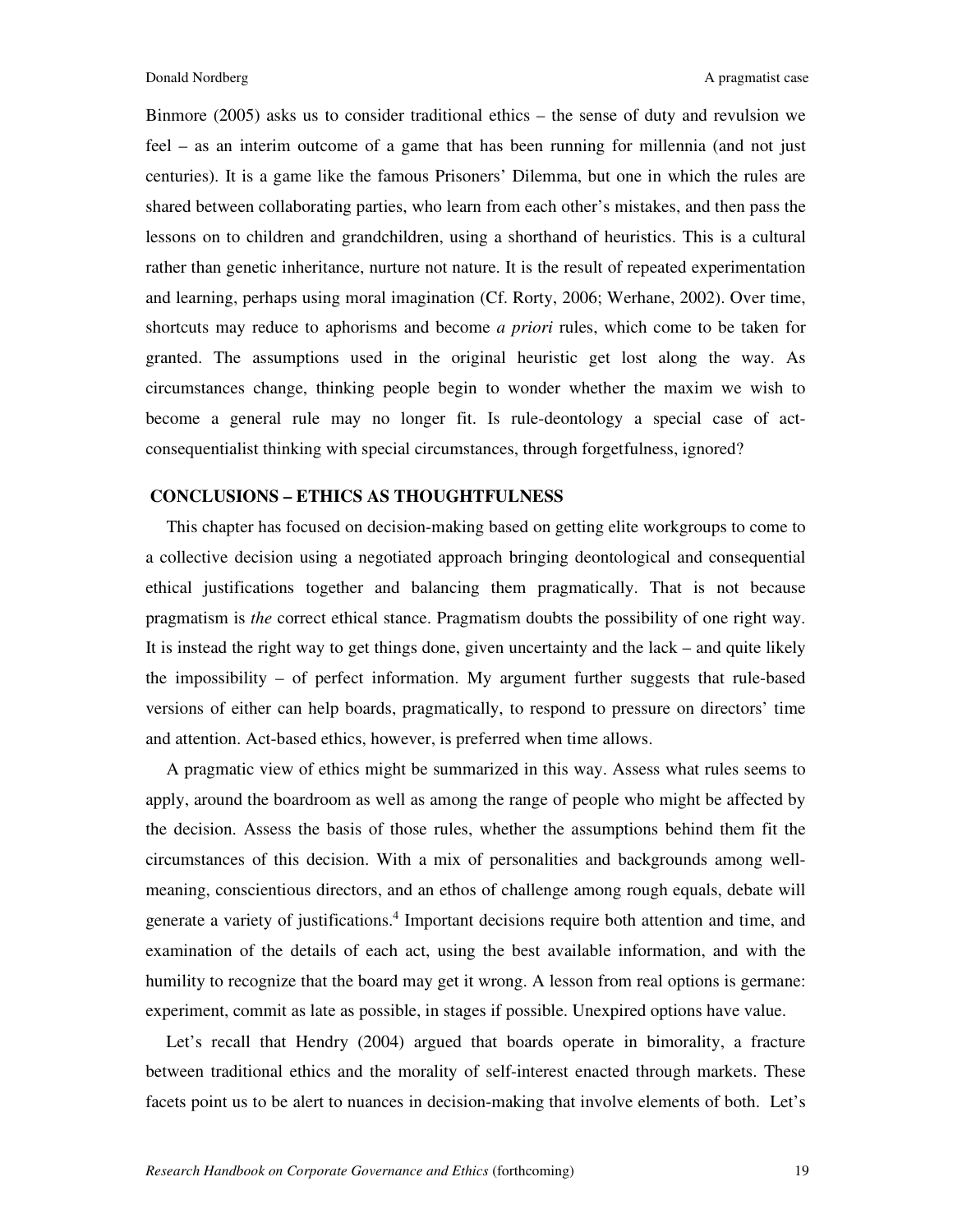recall too Foucault's distinction between compliance with rules and the ethical person's consideration of complexities. He associated the former with traditional morality, the latter with a reasoning approach, aware of contingencies and alert to nuances. These approaches point to the need above all for thoughtfulness, awareness of the factors that matter. They argue also for humility in decision-making, and the willingness to listen to divergent views, leaving options open to backtrack, divert and shift when thing go a different way than planned.

The pragmatist's view is a humble one. We do not know with certainty about the outcomes of a decision, in Smart's terms its rightness, nor even whether Smart was right in favoring utilitarianism or Williams in opposing it. We can approach it, however, with the hope that our agency, our decision, is one that works. If it doesn't, we may still be able to try something else.

#### **BIOGRAPHICAL SKETCH**

*Donald Nordberg* is Associate Professor at Bournemouth University Business School in the UK. He is also a governance practitioner: chair of a major social care provider and nonexecutive director of a large performing arts organization. After careers in financial journalism and management, he became an academic and author of *The Cadbury Code and Recurrent Crisis* (Palgrave, 2020) and *Corporate Governance: Principles & Issues* (Sage, 2011). He was educated in the US at Reed College in Portland, Oregon, and the University of Illinois at Urbana-Champaign, and in the UK at Warwick Business School and the University of Liverpool Management School

## **ENDNOTES**

<sup>1</sup> This version of the imperative is now often discussed in terms of 'sentient beings.'

<sup>2</sup> Pluralism is an important theme elsewhere in writing that embraces elements of pragmatism (e.g., Berlin, 2013; Walzer, 1995).

<sup>3</sup> The term 'business judgment' arises in the context of Delaware law as a threshold that must be passed before courts will entertain shareholder lawsuits. Seen as management-friendly, this legal system has long made Delaware by far the US state most favored for incorporation. Enron was among the many firms that made it their legal seat.

4 This observation suggests that understanding thoughtfulness in corporate governance and business ethics generally involved understanding virtue ethics. See Marchese, Bassham, and Ryan (2002) and Akgün, Keskin, and Fidan (2021).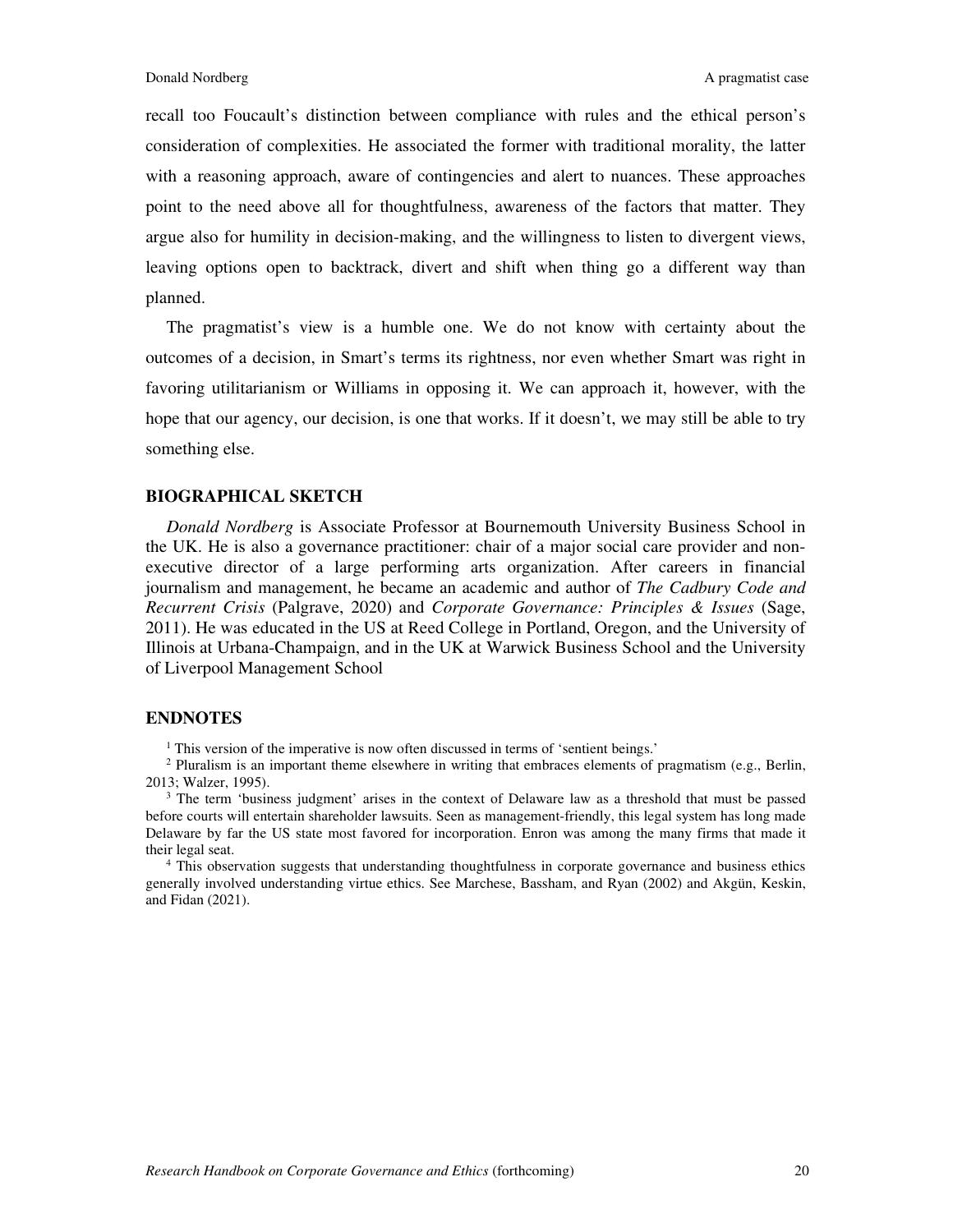## **REFERENCES**

- Akgün, A. E., Keskin, H., & Fidan, S. S. (2021). The influence of Alasdair MacIntyre's '*After Virtue*' book on business ethics studies: A citation concept analysis. *Business Ethics, the Environment & Responsibility, Online first*. doi:https://doi.org/10.1111/beer.12393
- Arcot, S., Bruno, V., & Faure-Grimaud, A. (2010). Corporate governance in the UK: Is the comply or explain approach working? *International Review of Law and Economics, 30*(2), 193-201. doi:10.1016/j.irle.2010.03.002
- Bebchuk, L. A. (2005). The Case for Increasing Shareholder Power. *Harvard Law Review, 118*(3), 833-914. Retrieved from http://ssrn.com/paper=387940
- Bentham, J. (1789/1904). An Introduction to the Principles of Morals and Legislation. *Library of Economics and Liberty.* Retrieved from http://www.econlib.org/library/Bentham/bnthPML.html
- Berlin, I. (2013). *The Crooked Timber of Humanity: Chapters in the History of Ideas* (Revised, 2nd ed.). Princton, NJ: Princeton University Press.
- Binmore, K. (2005). *Natural Justice*. New York: Oxford University Press.
- Brandt, R. B. (1959). *Ethical theory: The problems of normative and critical ethics*. Englewood Cliffs, NJ: Prentice-Hall.
- Cadbury, A. (1992). The Financial Aspects of Corporate Governance. Retrieved from http://www.ecgi.org/codes/documents/cadbury.pdf
- Dewey, J. (1930). From absolutism to experimentalism. *Mead Project excerpt 'From Absolutism to Experimentalism'. In George P. Adams and Wm. Pepperell Montague (eds). Contemporary American Philosophy: Personal Statements. Russell and Russell (1930): 13-27.* Retrieved from https://brocku.ca/MeadProject/Dewey/Dewey\_1930.html
- Edmans, A., Enriques, L., & Thomsen, S. (2021, April). Call for Reflection on Sustainable Corporate Governance. *Policy statement by members of the European Corporate Governance Institute.* Retrieved from https://ecgi.global/content/call-reflectionsustainable-corporate-governance
- Fama, E. F., & Jensen, M. C. (1983). Agency Problems and Residual Claims. *Journal of Law and Economics, 26*(2), 327-349. doi:10.1086/467038
- Fia, M., & Sacconi, L. (2019). Justice and Corporate Governance: New Insights from Rawlsian Social Contract and Sen's Capabilities Approach. *Journal of Business Ethics, 160*(4), 937–960. doi:10.1007/s10551-018-3939-6
- Filatotchev, I., Toms, S., & Wright, M. (2006). The firm's strategic dynamics and corporate governance life-cycle. *International Journal of Managerial Finance, 2*(4), 256-279. doi:10.1108/17439130610705481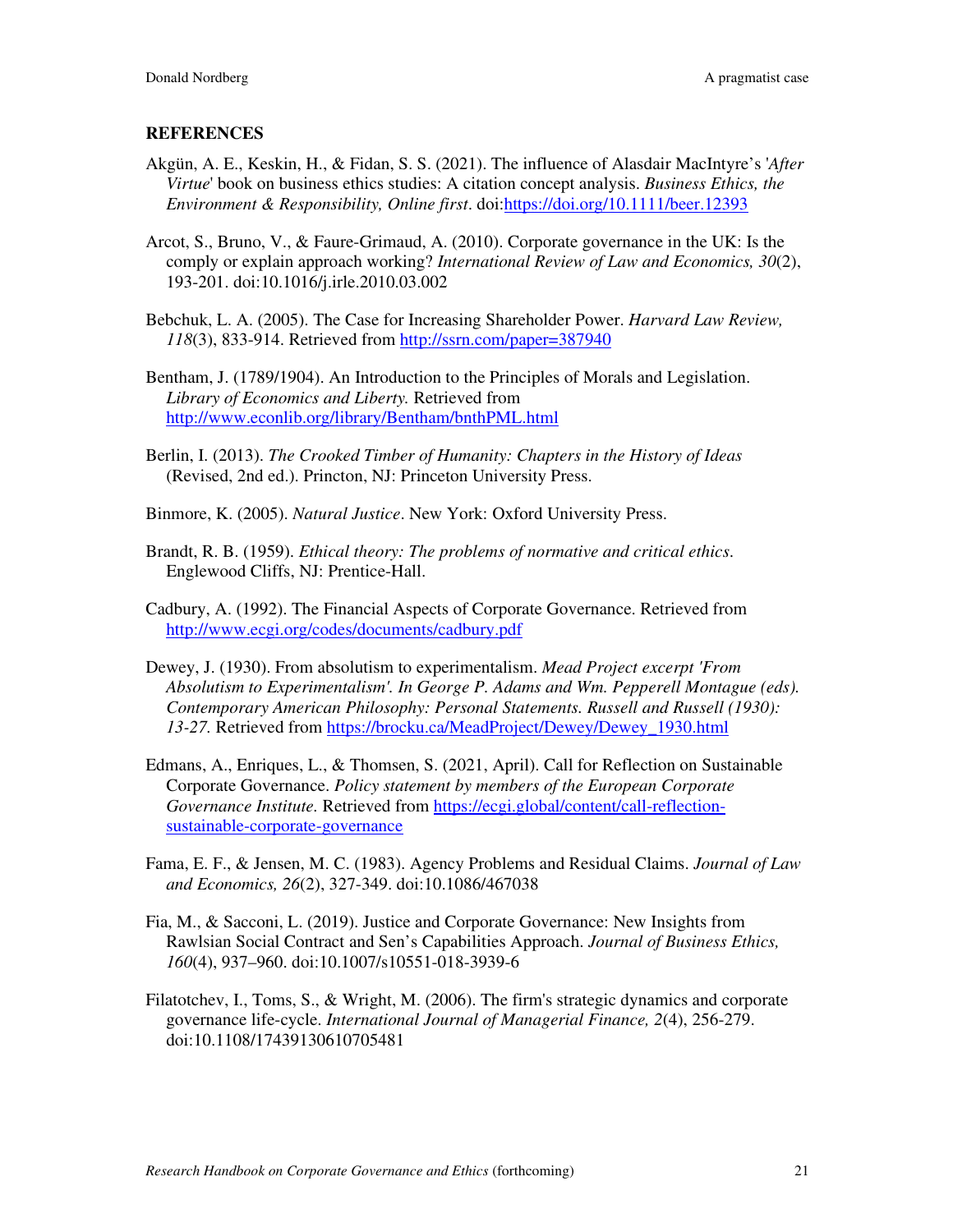- Forbes, D. P., & Milliken, F. J. (1999). Cognition and corporate governance: Understanding boards of directors as strategic decision-making groups. *Academy of Management Review, 24*(3), 489-505. doi:10.5465/AMR.1999.2202133
- Foucault, M. (1990). *The History of Sexuality* (R. Hurley, Trans. 1st American ed. Vol. 2: Uses of Pleasure). New York: Pantheon Books.
- Frankena, W. K. (1963). *Ethics*. Englewood Cliffs, NJ: Prentice-Hall.
- Greene, J. D. (2014). *Moral Tribes: Emotion, Reason and the Gap Between Us and Them*. New York: Atlantic Books.
- Haidt, J. (2012). *The righteous mind: Why good people are divided by politics and religion*. New York: Pantheon Books.
- Hansmann, H., & Kraakman, R. H. (2001). The End Of History For Corporate Law. *Georgetown Law Journal, 89*(2), 439-468.
- Healy, P. M., & Palepu, K. (2003). The Fall of Enron. *Journal of Economic Perspectives, 17*(2), 3-26. Retrieved from http://ssrn.com/paper=417840
- Hendry, J. (2004). *Between Enterprise and Ethics: Business and Management in a Bimoral Society*. Oxford: Oxford University Press.
- James, W. (1907/1955). *Pragmatism: A New Name For Some Old Ways of Thinking Popular Lectures On Philosophy*. New York: Meridian Books.
- Kahneman, D. (2011). *Thinking, Fast and Slow*. London: Allen Lane.
- Kant, I. (1785/1964). *Groundwork of the Metaphysic of Morals* (H. J. Paton, Trans. 3rd ed.). New York: Harper Torchbooks.
- Keay, A. (2013). *The Enlightened Shareholder Value Principle and Corporate Governance*. Oxford: Routledge.
- Klarner, P., Probst, G., & Useem, M. (2020). Opening the black box: Unpacking board involvement in innovation. *Strategic Organization, 18*(4), 487-519. doi:10.1177/1476127019839321

Knight, F. H. (1921). Risk, Uncertainty, and Profit. *Library of Economics and Liberty.* Retrieved from http://www.econlib.org/library/Knight/knRUP.html https://mises.org/sites/default/files/Risk%2C%20Uncertainty%2C%20and%20Profit\_4.pdf

- Leblanc, R., & Gillies, J. (2005). *Inside the Boardroom: How boards really work and the coming revolution in corporate governance*. Mississauga, Ont.: John Wiley.
- Lin-Hi, N., & Blumberg, I. (2011). The relationship between corporate governance, global governance, and sustainable profits: lessons learned from BP. *Corporate Governance: The international journal of business in society, 11*(5), 571-584. doi:10.1108/14720701111176984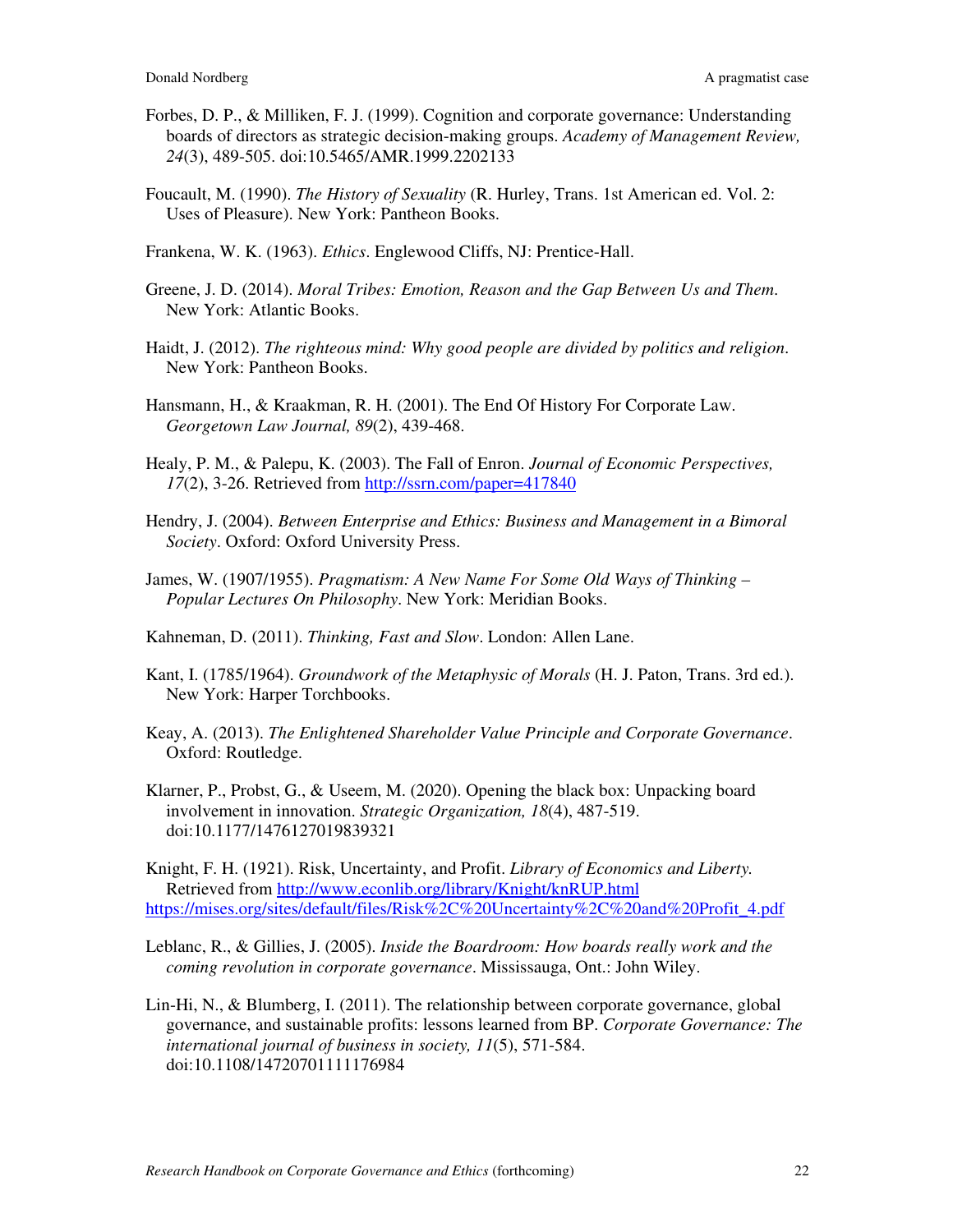- Marchese, M. C., Bassham, G., & Ryan, J. (2002). Work-Family Conflict: A Virtue Ethics Analysis. *Journal of Business Ethics, 40*(2), 145-154. doi:10.1023/A:1020317500891
- Mill, J. S. (1863/1991). Utilitarianism. In J. Gray (Ed.), *John Stuart Mill: On Liberty and Other Essays* (pp. 131-204). Oxford: Oxford University Press.

Mukwiri, J. (2013). Myth of Shareholder Primacy in English Law. *European Business Law Review, 24*(2), 217-242. Retrieved from http://search.ebscohost.com/login.aspx?direct=true&db=edshol&AN=hein.kluwer.eblr002 4.16&site=eds-live&scope=site

- Nordberg, D. (2008a). The Ethics of Corporate Governance. *Journal of General Management, 33*(4), 35-52. doi:10.1177/030630700803300403
- Nordberg, D. (2008b). Waste Makes Haste: Sarbanes-Oxley, Competitiveness and the Subprime Crisis. *Journal of Financial Regulation and Compliance, 16*(4), 365-383. doi:10.1108/13581980810918422
- Nordberg, D. (2012). Rules of the game: whose value is served when the board fires the owners? *Business Ethics: A European Review, 21*(3), 298-309. doi:10.1111/j.1467- 8608.2012.01653.x
- Nordberg, D. (2020a). Book Review: Daniel S. Milo, Good Enough: The Tolerance of Mediocrity in Nature and Society. *Organization Studies, 41*(6), 899-901. doi:10.1177/0170840619871177
- Nordberg, D. (2020b). *The Cadbury Code and Recurrent Crisis: A Model for Corporate Governance?* Cham, Switzerland: Palgrave Macmillan.
- Nordberg, D., & Booth, R. (2019). Evaluating the effectiveness of corporate boards. *Corporate Governance: The international journal of business in society, 19*(2), 372-387. doi:10.1108/CG-08-2018-0275
- Porter, M. E., & Kramer, M. R. (2011). Creating shared value. *Harvard Business Review, 89*(1/2), 62-77. Retrieved from http://search.ebscohost.com/login.aspx?direct=true&db=bth&AN=56698455&site=ehostlive
- Rawls, J. (1999). *A Theory of Justice* (Revised ed.). Cambridge, MA: Belknapp Press.
- Rorty, R. (1999). *Philosophy and Social Hope*. London: Penguin.
- Rorty, R. (2006). Is philosophy relevant to applied ethics? *Business Ethics Quarterly, 16*(3), 369-380. doi:10.5840/beq200616327
- Rueda, J. (2021). Socrates in the fMRI Scanner: The Neurofoundations of Morality and the Challenge to Ethics. *Cambridge Quarterly of Healthcare Ethics, forthcoming*.
- Shrives, P. J., & Brennan, N. M. (2015). A typology for exploring the quality of explanations for non-compliance with UK corporate governance regulations. *The British Accounting Review, 47*(1), 85-99. doi:10.1016/j.bar.2014.08.002